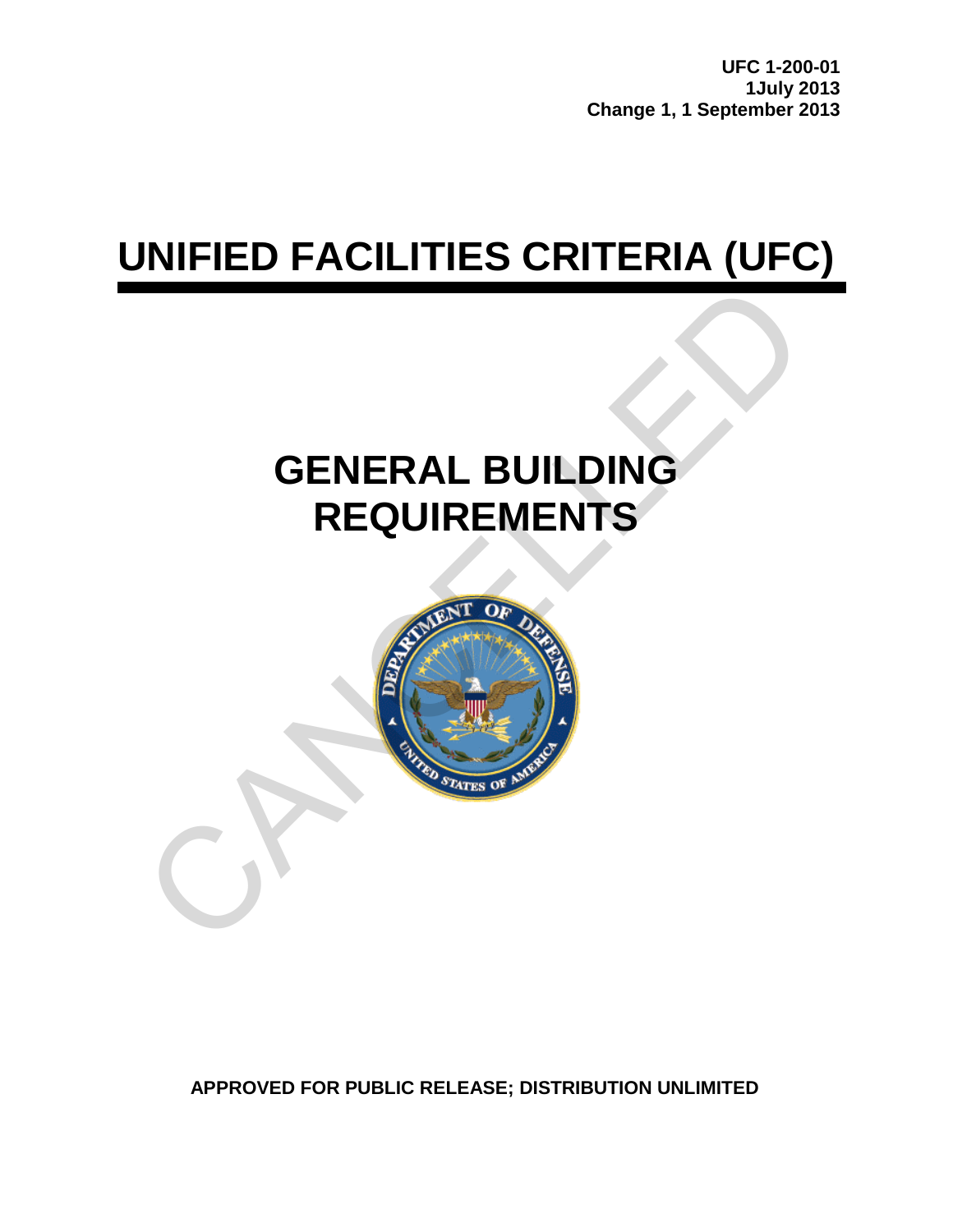## **UNIFIED FACILITIES CRITERIA (UFC)**

## **GENERAL BUILDING REQUIREMENTS**

Any copyrighted material included in this UFC is identified at its point of use. Use of the copyrighted material apart from this UFC must have the permission of the copyright holder.

U.S. ARMY CORPS OF ENGINEERS

NAVAL FACILITIES ENGINEERING COMMAND (Preparing Activity)

AIR FORCE CIVIL ENGINEER CENTER

Record of Changes (changes are indicated by \**1**\ ... /**1**/)

| Change No. | <b>Date</b> | Location                                             |
|------------|-------------|------------------------------------------------------|
|            | 1 Sep 2013  | Paragraph entitled, "Implementation, Administration, |
|            |             | and Enforcement": added additional information.      |
|            |             |                                                      |
|            |             |                                                      |

EXARMY CORPS OF ENGINEERS<br>
VAL FACILITIES ENGINEERING COMMAND (Preparing Activity)<br>
FORCE CIVIL ENGINEER CENTER<br>
Cord of Changes (changes are indicated by \f\ ... /1/)<br>
Inne No. 1 Sep 2013 Paragraph entitled, "Implementati

**This UFC supersedes UFC 1-200-01, dated 16 August 2010, including change 2, implemented 28 November 2011.**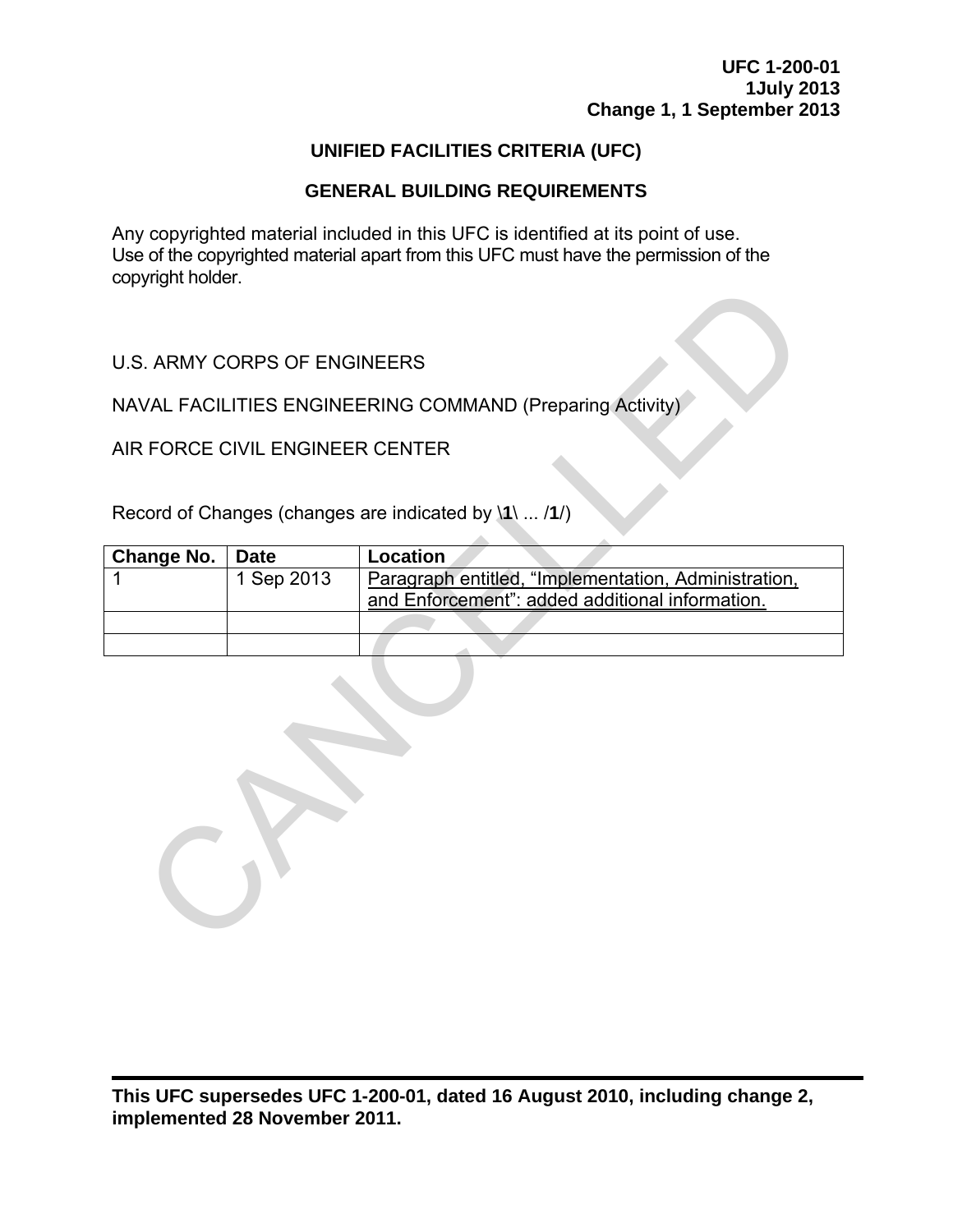#### **FOREWORD**

The Unified Facilities Criteria (UFC) system is prescribed by MIL-STD 3007 and provides planning, design, construction, sustainment, restoration, and modernization criteria, and applies to the Military Departments, the Defense Agencies, and the DoD Field Activities in accordance with [USD \(AT&L\) Memorandum](http://www.wbdg.org/pdfs/ufc_implementation.pdf) dated 29 May 2002. UFC will be used for all DoD projects and work for other customers where appropriate. All construction outside of the United States is also governed by Status of Forces Agreements (SOFA), Host Nation Funded Construction Agreements (HNFA), and in some instances, Bilateral Infrastructure Agreements (BIA.) Therefore, the acquisition team must ensure compliance with the most stringent of the UFC, the SOFA, the HNFA, and the BIA, as applicable.

UFC are living documents and will be periodically reviewed, updated, and made available to users as part of the Services' responsibility for providing technical criteria for military construction. Headquarters, U.S. Army Corps of Engineers (HQUSACE), Naval Facilities Engineering Command (NAVFAC), and Air Force Civil Engineer Center (AFCEC) are responsible for administration of the UFC system. Defense agencies should contact the preparing service for document interpretation and improvements. Technical content of UFC is the responsibility of the cognizant DoD working group. Recommended changes with supporting rationale should be sent to the respective service proponent office by the following electronic form: Criteria Change Request. The form is also accessible from the Internet sites listed below. governed by Status of Forcess Agreements (SDFA), Host Nathal Tunded Construction<br>enements (HNFA), and in some instances, Bilateral Infrastructure Agreements (BIA, b)<br>refore, the acquisition team must ensure compliance with

UFC are effective upon issuance and are distributed only in electronic media from the following source:

• Whole Building Design Guide web site http://dod.wbdg.org/.

Hard copies of UFC printed from electronic media should be checked against the current electronic version prior to use to ensure that they are current.

**AUTHORIZED BY:**

JAMES C. DALTON, P.E. JOSEPH E. GOTT, P.E. Chief, Engineering and Construction Chief Engineer

Mulad M'automent

U.S. Army Corps of Engineers Naval Facilities Engineering Command

Director Director, Facilities Investment and Management

Air Force Civil Engineer Center **Office of the Deputy Under Secretary of Defense** (Installations and Environment)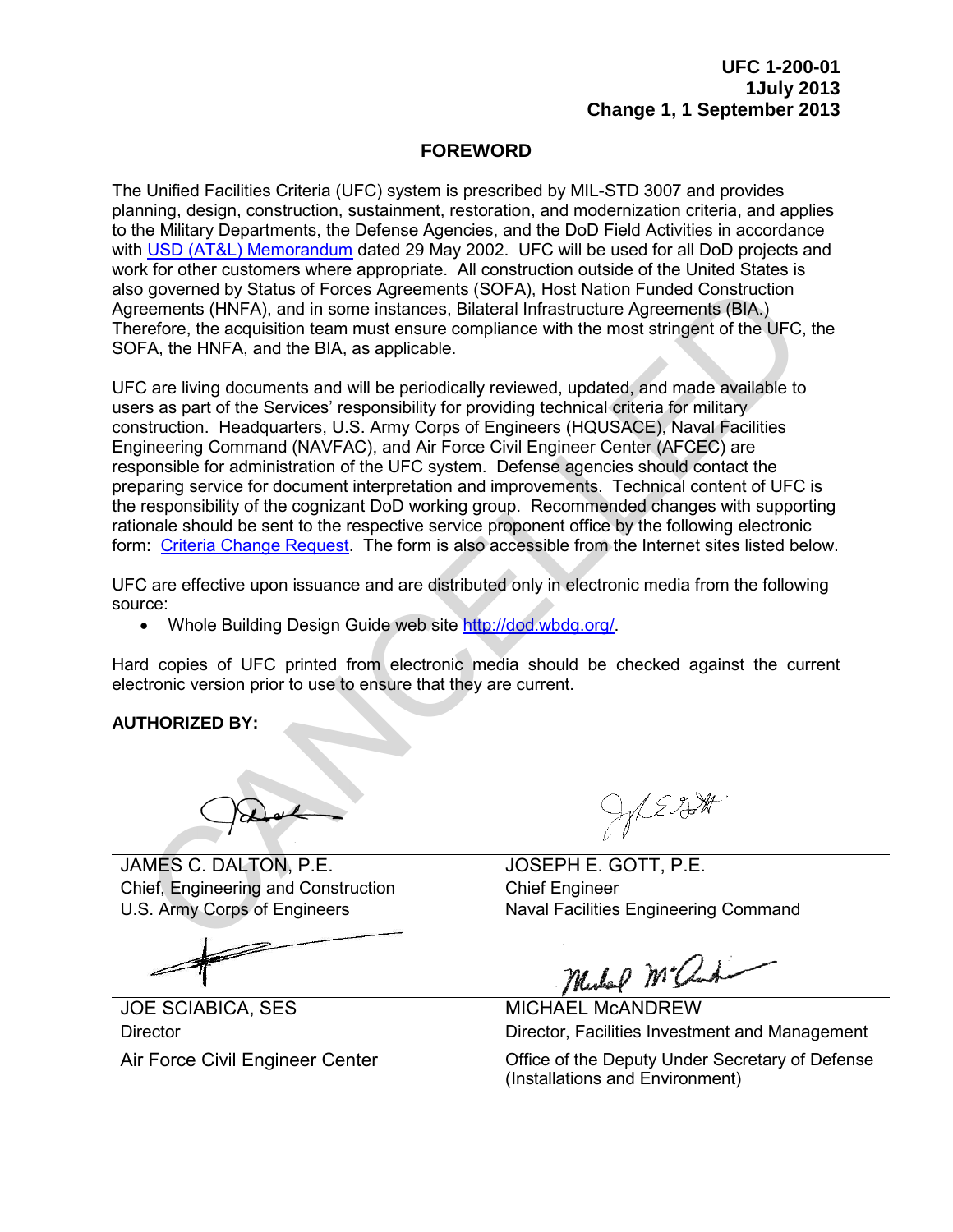#### **UNIFIED FACILITIES CRITERIA (UFC) SUMMARY SHEET**

**Document:** UFC 1-200-01, *GENERAL BUILDING REQUIREMENTS, dated 1 July 2013.*

**Superseding:** UFC 1-200-01, *GENERAL BUILDING REQUIREMENTS*, dated 16 August 2010 with Change 2 dated 28 November 2011.

**Description:** This update to UFC 1-200-01 represents the joint Services effort to bring uniformity to the military use of non-government model building codes. Technical representatives of each of the four Services developed in this document to require the use of the International Building Code (IBC) 2012 consistent with the scope of current military requirements and procedures. This revision of UFC 1-200-01 contains modifications in the following areas: Structure This update of UFC 1-200-01 represents the joint Services effort to bright any start 2010 with Change 2 dated 28 November 2011.<br>
Scription: This update to UFC 1-200-01 represents the joint Services effort to brow

- DoD criteria guidance approved as late as 17 June 2013 has been cited.
- Requirements for compliance with the Randolph-Sheppard Act (vending facilities for the blind) have been added.
- Non-unified criteria may be found in Chapter 2, the paragraph entitled, "Explosive Safety".

**Reasons for Document:** The existing guidance was inadequate for the following reasons:

- This document replaces the IBC2009 with the use of the IBC2012 revised and replaced in 2012 by the International Code Council.
- The previous version of the UFC 1-200-01 did not properly reference and identify the most recently updated UFC.
- DoD requires the use of the National Fire Protection Association (NFPA) Fire and Life Safety Codes instead of the International Fire Code (IFC). The UFC 3- 600-01 is the governing document for fire and Life Safety protection.

**Impact:** The following direct benefits will result from the update of UFC 1-200-01:

- Creation of a single source reference for the latest building code.
- This document reduces interpretation and ambiguity that could lead to design and construction conflicts.
- Costs of DoD facilities are not expected to increase as a result of this revision.

**Non-Unified Items:** This document contains non-unified items as noted above.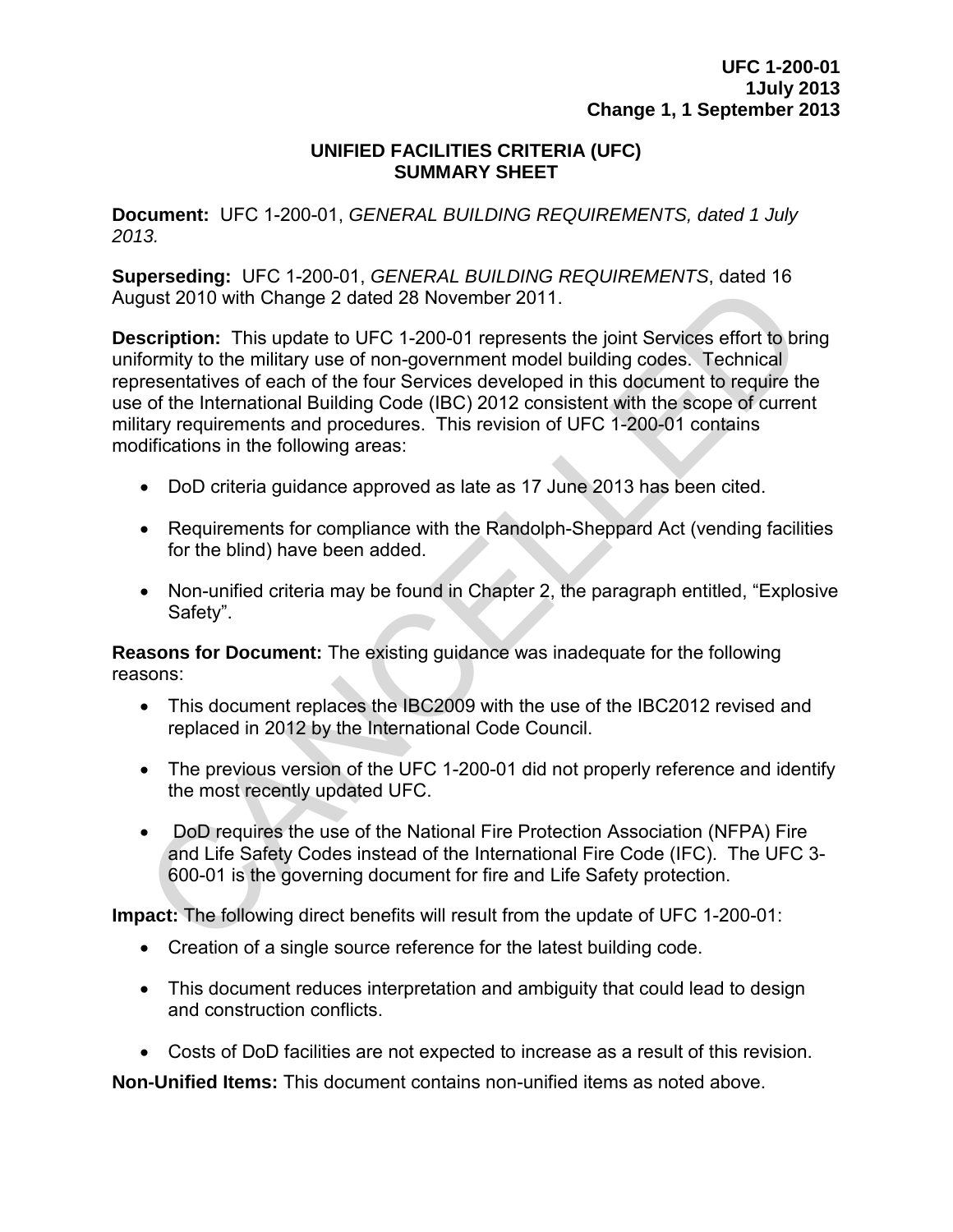## **TABLE OF CONTENTS**

| $1 - 1$   |                                                                           |
|-----------|---------------------------------------------------------------------------|
| $1 - 2$   |                                                                           |
| $1 - 3$   |                                                                           |
| $1 - 3.1$ |                                                                           |
| $1 - 3.2$ |                                                                           |
| $1 - 3.3$ |                                                                           |
| $1 - 4$   |                                                                           |
| $1 - 4.1$ |                                                                           |
| $1 - 5$   | IMPLEMENTATION, ADMINISTRATION, AND ENFORCEMENT.  2                       |
| $1 - 6$   | <b>FACILITIES IN SUPPORT OF MILITARY OPERATIONS 2</b>                     |
| $1 - 6.1$ |                                                                           |
| $1 - 6.2$ |                                                                           |
| $1 - 6.3$ |                                                                           |
| $1 - 7$   |                                                                           |
|           | <b>CHAPTER 2 MODIFICATIONS TO THE INTERNATIONAL BUILDING CODE (IBC) 5</b> |
| $2 - 1$   |                                                                           |
| $2 - 2$   |                                                                           |
| $2 - 3$   | CHAPTER 3 - USE AND OCCUPANCY CLASSIFICATION.  5                          |
| $2 - 4$   | <b>CHAPTER 4 - SPECIAL DETAILED REQUIREMENTS BASED ON USE</b>             |
| $2 - 5$   | <b>CHAPTER 5 - GENERAL BUILDING HEIGHTS AND AREAS 5</b>                   |
| $2 - 6$   |                                                                           |
| $2 - 7$   | CHAPTER 7 - FIRE-AND SMOKE PROTECTION FEATURES 5                          |
| $2 - 8$   |                                                                           |
| $2 - 9$   |                                                                           |
| $2 - 10$  |                                                                           |
| $2 - 11$  |                                                                           |
| $2 - 12$  |                                                                           |
| $2 - 13$  |                                                                           |
| $2 - 14$  |                                                                           |
| $2 - 15$  | <b>CHAPTER 15 - ROOF ASSEMBLIES AND ROOFTOP STRUCTURES. 6</b>             |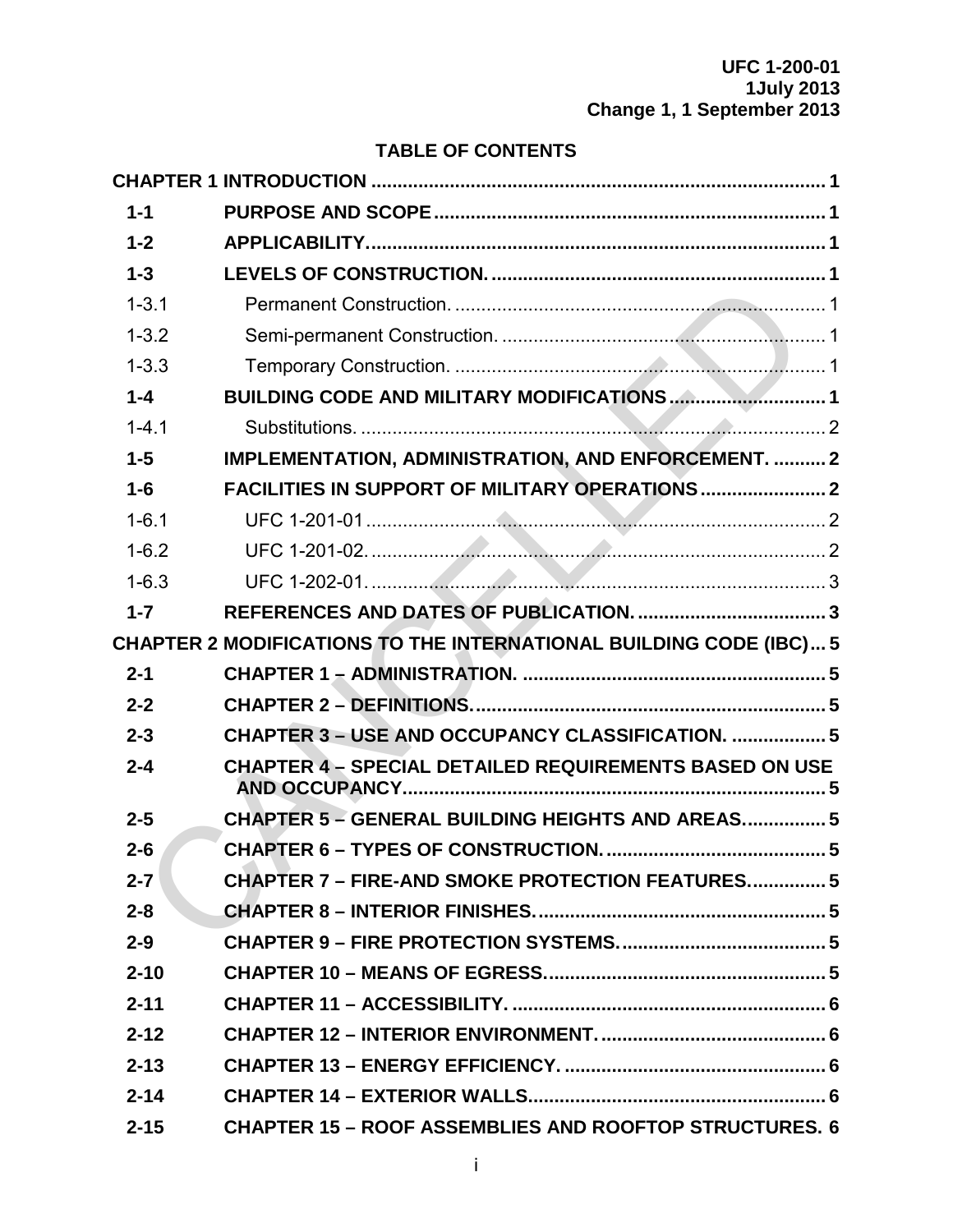| $2 - 16$  |                                                                |  |
|-----------|----------------------------------------------------------------|--|
| $2 - 17$  |                                                                |  |
| $2 - 18$  |                                                                |  |
| $2 - 19$  |                                                                |  |
| $2 - 20$  |                                                                |  |
| $2 - 21$  |                                                                |  |
| $2 - 22$  |                                                                |  |
| $2 - 23$  |                                                                |  |
| $2 - 24$  |                                                                |  |
| $2 - 25$  |                                                                |  |
| $2 - 26$  |                                                                |  |
| $2 - 27$  |                                                                |  |
| $2 - 28$  |                                                                |  |
| $2 - 29$  |                                                                |  |
| $2 - 30$  | CHAPTER 30 - ELEVATOR AND CONVEYING SYSTEMS 9                  |  |
| $2 - 31$  |                                                                |  |
| $2 - 32$  | <b>CHAPTER 32 - ENCROACHMENT INTO THE PUBLIC RIGHT-OF-WAY.</b> |  |
| $2 - 33$  | <b>CHAPTER 33 - SAFEGUARDS DURING CONSTRUCTION 10</b>          |  |
| $2 - 34$  |                                                                |  |
| $2 - 35$  |                                                                |  |
| $2 - 36$  |                                                                |  |
|           |                                                                |  |
| $3 - 1$   |                                                                |  |
| $3 - 1.1$ |                                                                |  |
| $3 - 2$   |                                                                |  |
| $3 - 2.1$ |                                                                |  |
| $3 - 2.2$ |                                                                |  |
| $3 - 3$   |                                                                |  |
| $3 - 4$   |                                                                |  |
| $3 - 5$   |                                                                |  |
| $3 - 5.1$ |                                                                |  |
| $3 - 5.2$ |                                                                |  |
|           |                                                                |  |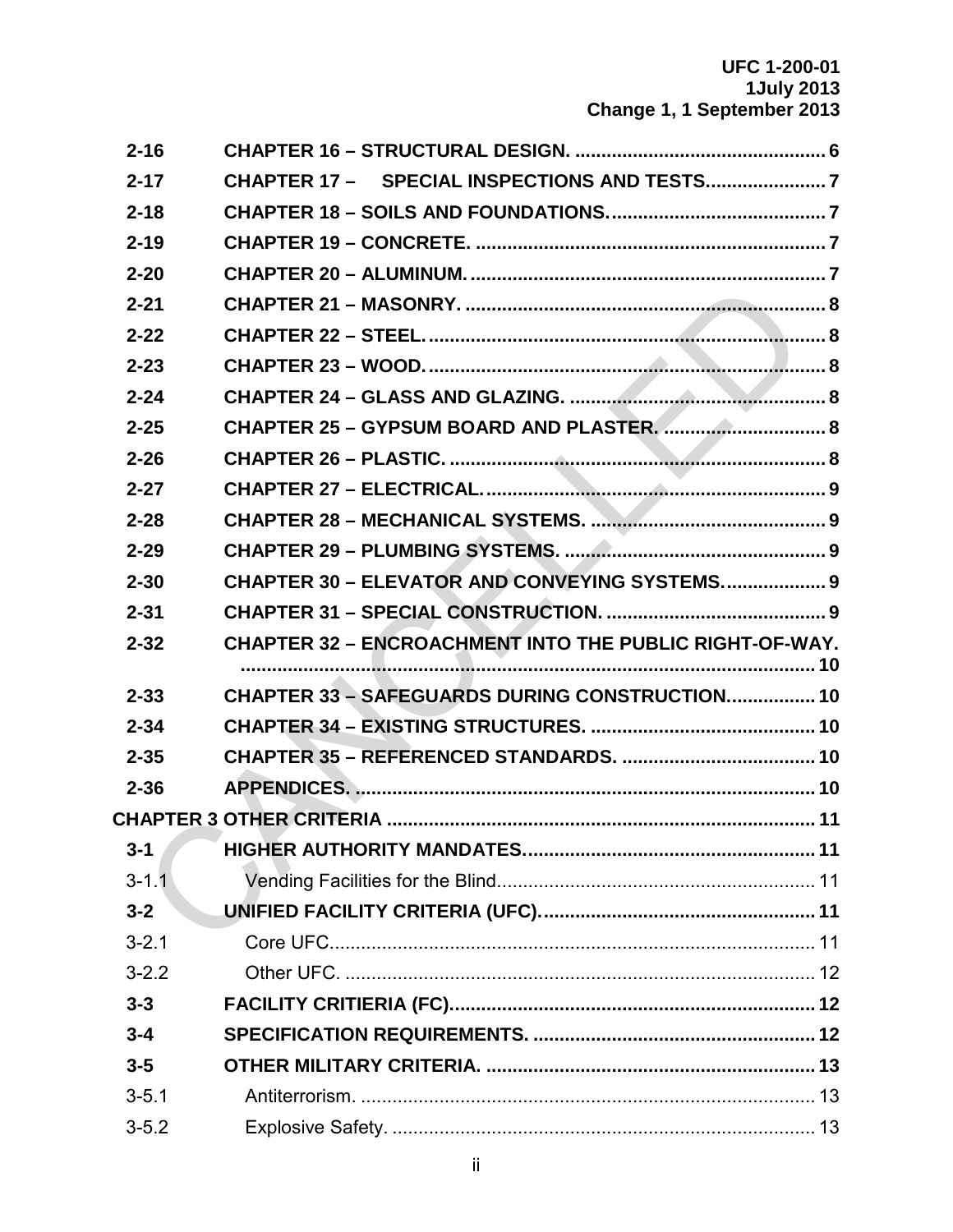| $3 - 5.3$ |  |
|-----------|--|
|           |  |

CANCELLED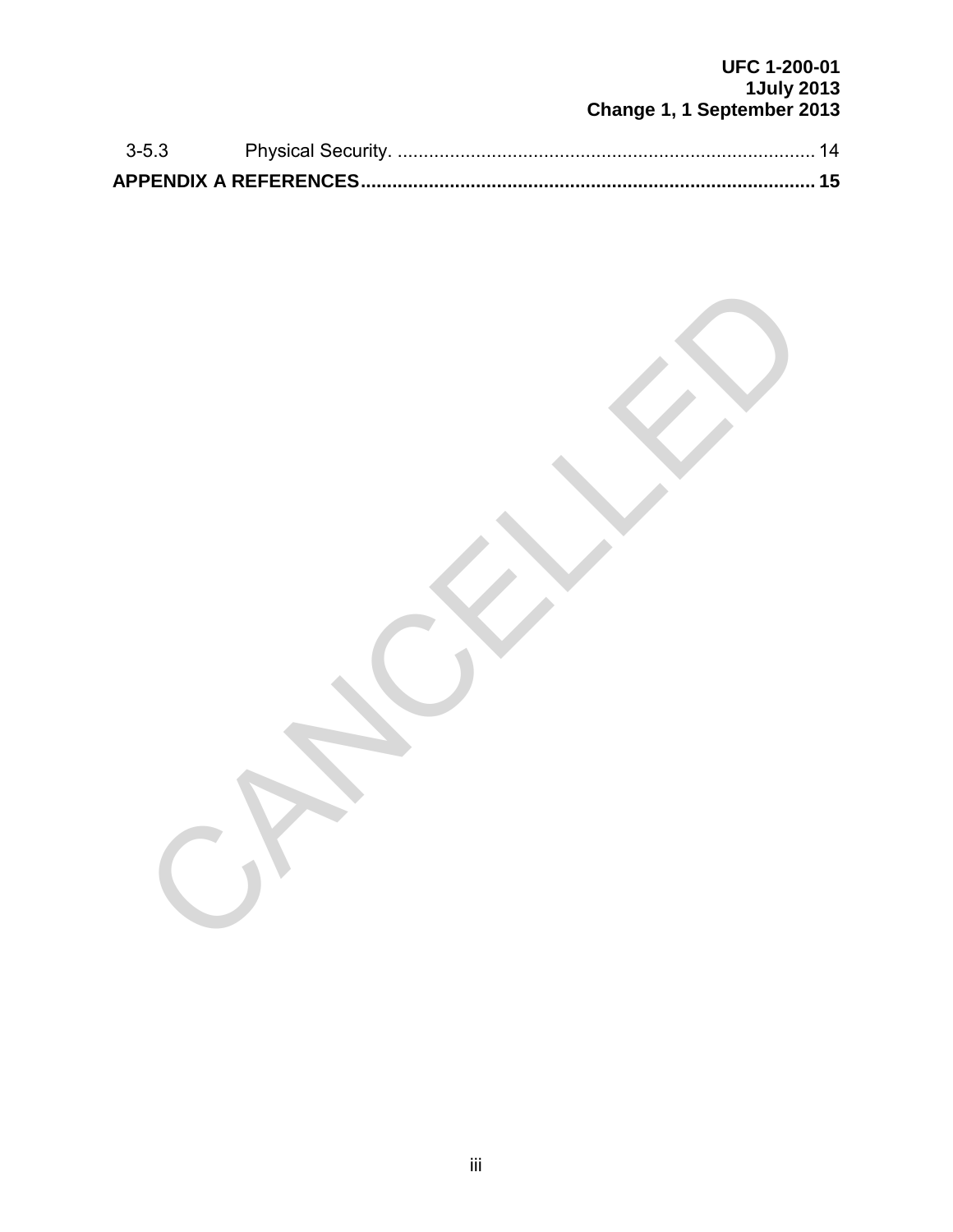*This page intentionally left blank.* This page intentionally left blank.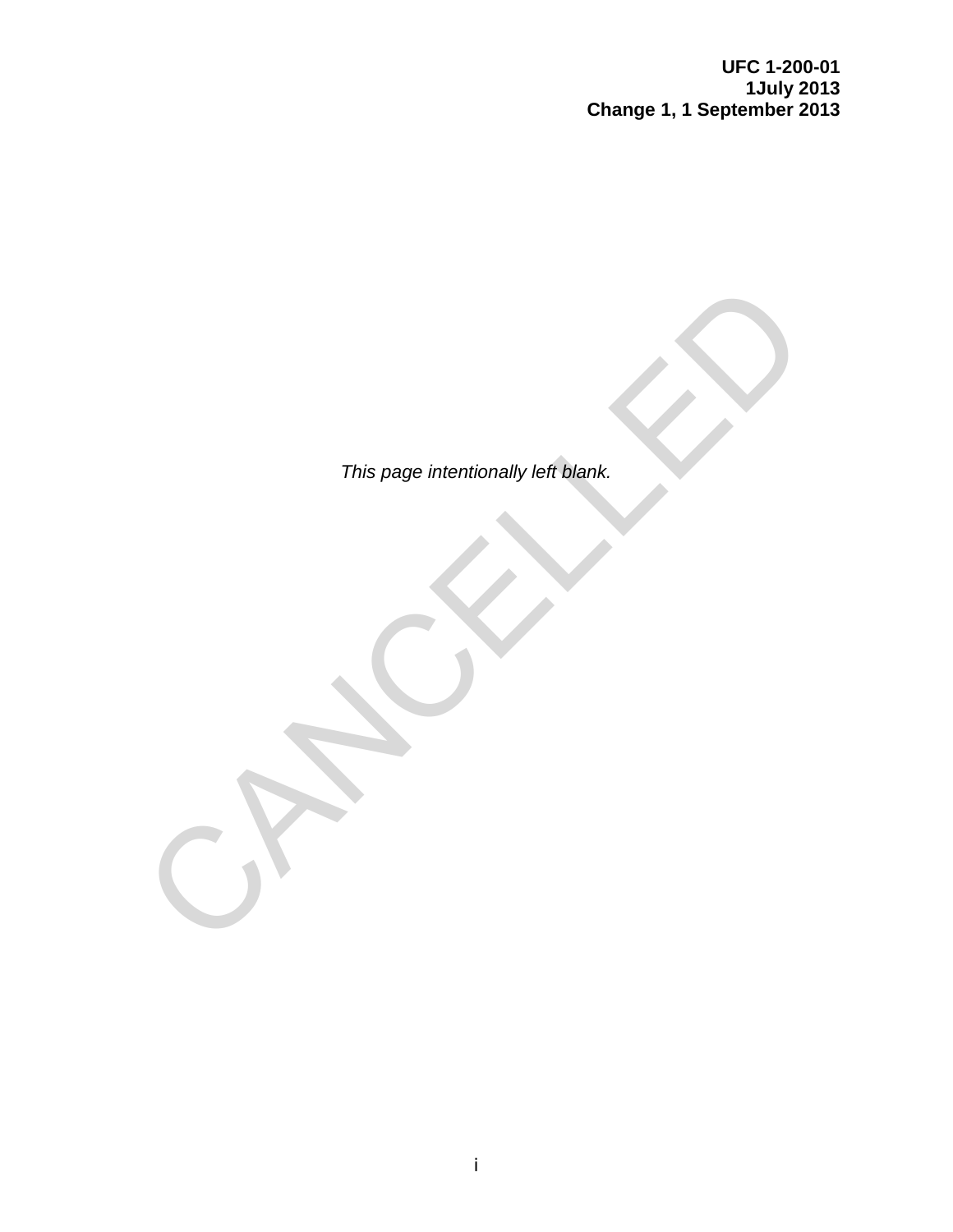## <span id="page-8-0"></span>**CHAPTER 1 INTRODUCTION**

## <span id="page-8-1"></span>**1-1 PURPOSE AND SCOPE**

This UFC provides general building requirements, establishes the use of consensus building codes and standards, identifies key core UFC, and identifies unique military requirements.

## <span id="page-8-2"></span>**1-2 APPLICABILITY.**

This UFC applies to the design and construction of new and renovated Governmentowned facilities for the Department of Defense. It is applicable to all methods of project delivery and levels of construction but it is not applicable to public-private ventures (PPV). For facilities supporting military operations refer to paragraph 1-6.

## <span id="page-8-3"></span>**1-3 LEVELS OF CONSTRUCTION.**

## <span id="page-8-4"></span>**1-3.1 Permanent Construction.**

Buildings and facilities designed and constructed to serve a life expectancy of more than 25 years.

## <span id="page-8-5"></span>**1-3.2 Semi-permanent Construction.**

Buildings and facilities designed and constructed to serve a life expectancy of more than 5 years, but less than 25 years. This construction level is typically only used for support of military operations. Expediency of construction and material availability may be a factor. Facility intended for a more enduring presence with operational characteristics and functional performance similar to permanent construction. Maintainability of finishes and systems must be commensurate with facility life expectancy and available maintenance capabilities. A moderate level of energy and water efficiency must be considered. **APPLICABILITY.**<br>
SUFC applies to the design and construction of new and renovated Government<br>
ed facilities for the Department of Defense. It is applicable to all methods of projectivery and levels of construction but it

## <span id="page-8-6"></span>**1-3.3 Temporary Construction.**

Buildings and facilities designed and constructed to serve a life expectancy of five years or less using low cost construction. Temporary construction typically cannot be economically converted to a higher level of construction. Temporary facilities have limited flexibility for conversion and re-use.

## <span id="page-8-7"></span>**1-4 BUILDING CODE AND MILITARY MODIFICATIONS**

Use the 2012 International Building Code (IBC2012) as the building code for the Department of Defense except as modified by this UFC. The IBC2012 has been modified in Chapters 2 and 3 of this UFC through reference to "core" UFCs, "non-core" UFCs as identified in Appendix A, *References*, and other listed military criteria. Core UFCs provide the unique military building criteria that parallel the building code and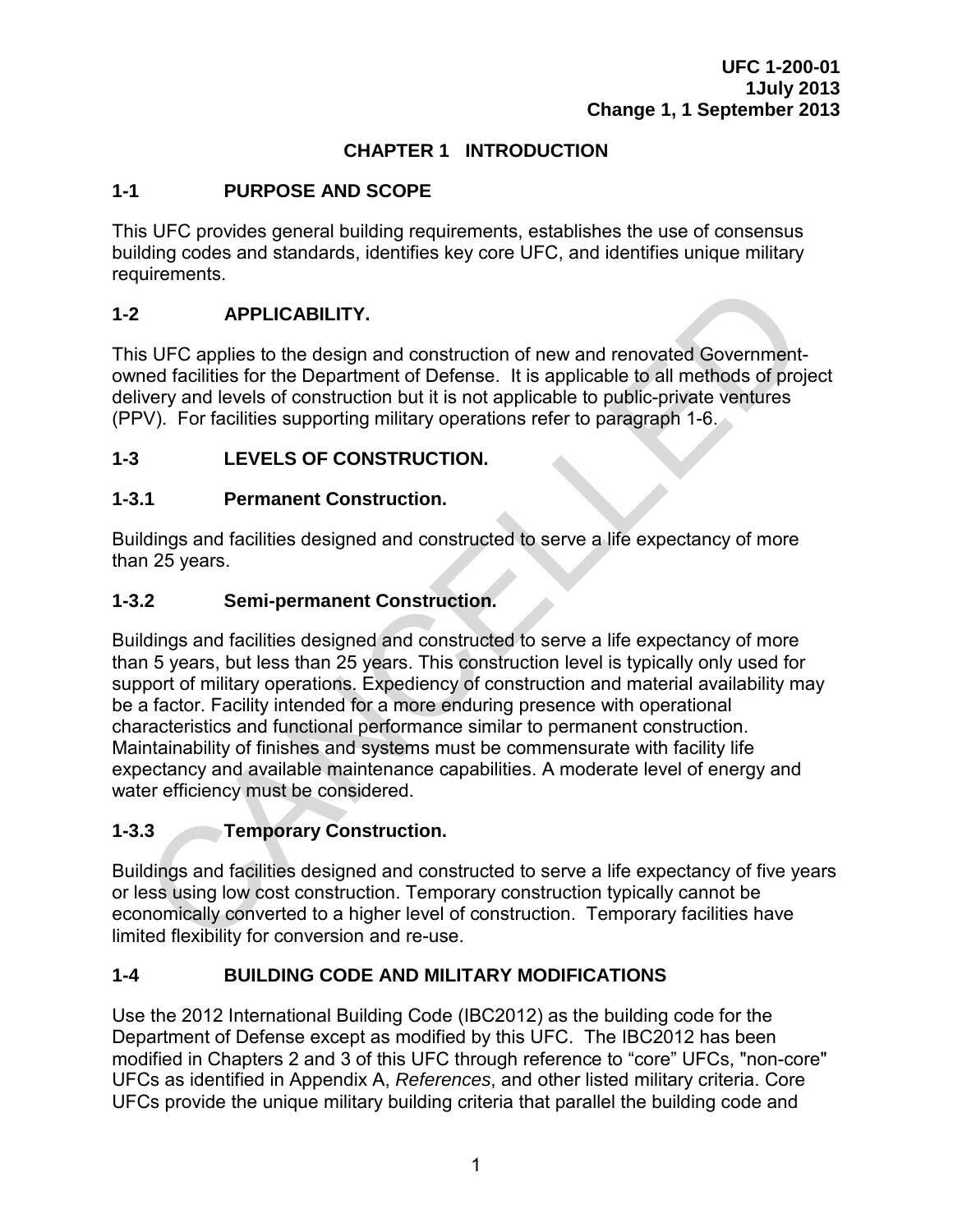apply to *building systems* found in most DoD facilities. In conflicts between the International Building Code 2012 and military criteria, use the military requirements.

## <span id="page-9-0"></span>**1-4.1 Substitutions.**

- All references in the IBC2012 to the International Fire Code (IFC) must be considered to reference to UFC 3-600-01 Fire Protection which cites NFPA 1.
- All references in the IBC2012 to the International Fuel Gas code must be considered to be references to NFPA 54 and NFPA 58.

 $\backslash$ 1 $\backslash$ 

## <span id="page-9-1"></span>**1-5 IMPLEMENTATION, ADMINISTRATION, AND ENFORCEMENT.**

UFC are effective upon issuance for projects as follows:

- Design-Bid-Build projects that have not proceeded beyond 35% design completion.
- Design-Build projects that have not proceeded beyond date of RFP issuance. When an RFP is issued in multiple phases or steps, use the date of the last phase of the RFP issuance.

## /1/

The terms "Building Official" and "Authority Having Jurisdiction" (AHJ) as used in the codes and standards referenced in this UFC mean the component office of responsibility, i.e., U.S. Army, HQ USACE/CECW-CE; U.S. Navy, NAVFACENGCOM HQ Code CHE; U.S. Marine Corps, HQMC Code LFF-1; and U.S. Air Force, \1\ AFCEC /1/. The enforcement of the codes and standards as they pertain to facility projects can be delegated to the local Components Office's Chief Engineer's Technical Representative at the discretion of the components aforementioned office. NFPA 1.<br>
• All references in the IBC2012 to the International Fuel Gas code must<br>
considered to be references to NFPA 54 and NFPA 58.<br>
IMPLEMENTATION, ADMINISTRATION, AND ENFORCEMENT.<br>
Care effective upon issuance for proj

## <span id="page-9-2"></span>**1-6 FACILITIES IN SUPPORT OF MILITARY OPERATIONS**

The following UFC are primarily intended for use outside of the United States (OCONUS) and its territories and possessions. Also, Joint Publication 3.0, *Joint Operations*, provides typical examples of military operations where uses of these UFC are appropriate.

## <span id="page-9-3"></span>**1-6.1 UFC 1-201-01**

Use UFC 1-201-01 for design of non-permanent facilities constructed for use by Department of Defense personnel in support of military operations.

## <span id="page-9-4"></span>**1-6.2 UFC 1-201-02.**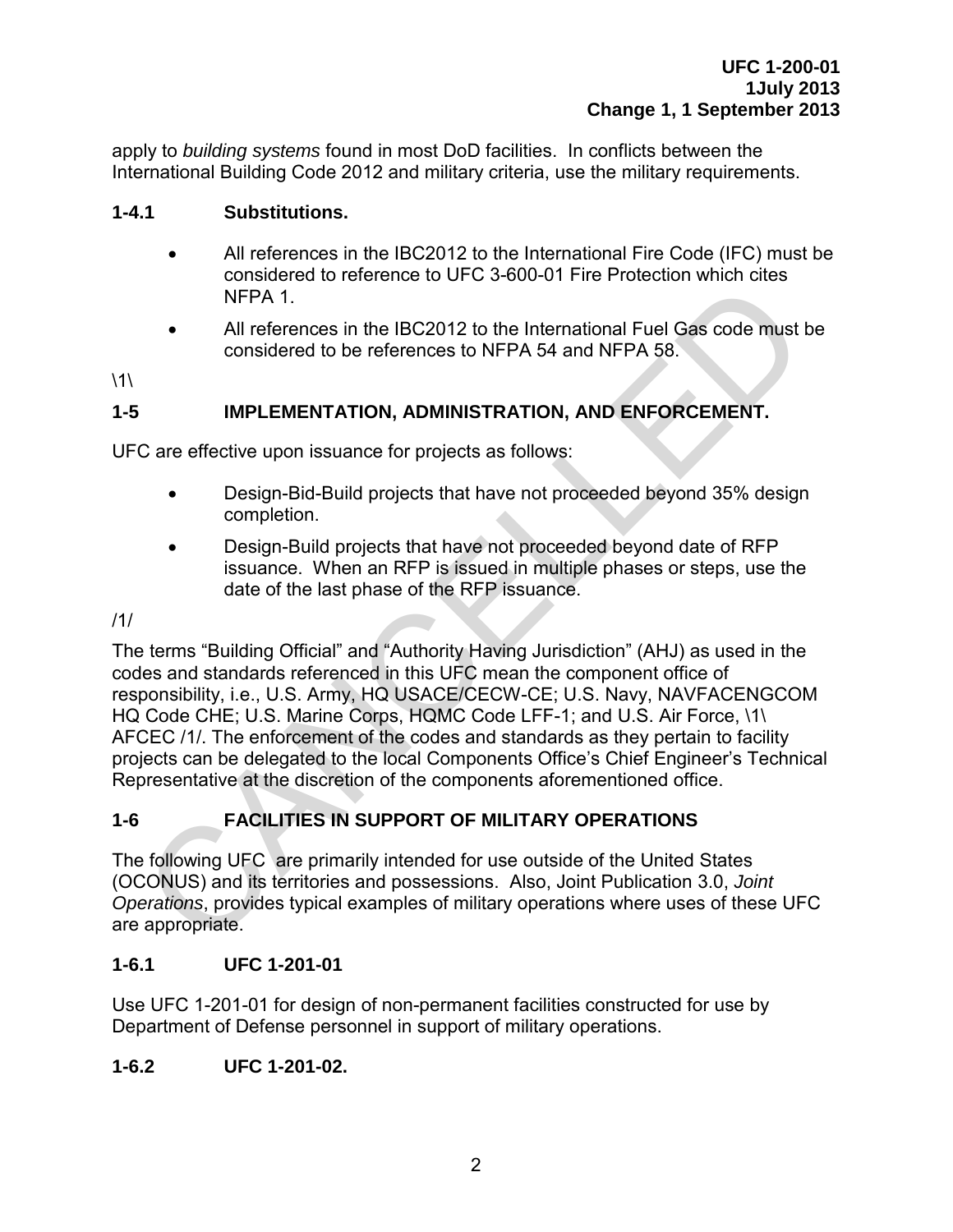Use UFC 1-201-02 to assess existing facilities for life safety and habitability for use by DOD personnel in support of military operations. This document is in production June 2013, with target completion Sept 2013.

#### <span id="page-10-0"></span>**1-6.3 UFC 1-202-01.**

Use UFC 1-202-01 for design of host nation facilities that support military operations. This document is in production June 2013, with target completion September 2013.

#### <span id="page-10-1"></span>**1-7 REFERENCES AND DATES OF PUBLICATION.**

Appendix A contains a list of references used in this document. The publication date of the code or standard is not included in this document, except for the International family of codes as referenced within the document and in Appendix A. In general, the latest available issuance of the reference is used. s document is in production June 2013, with target completion September 2013.<br>
REFERENCES AND DATES OF PUBLICATION.<br>
Nendix A contains a list of references used in this document. The publication date<br>
code or standard is n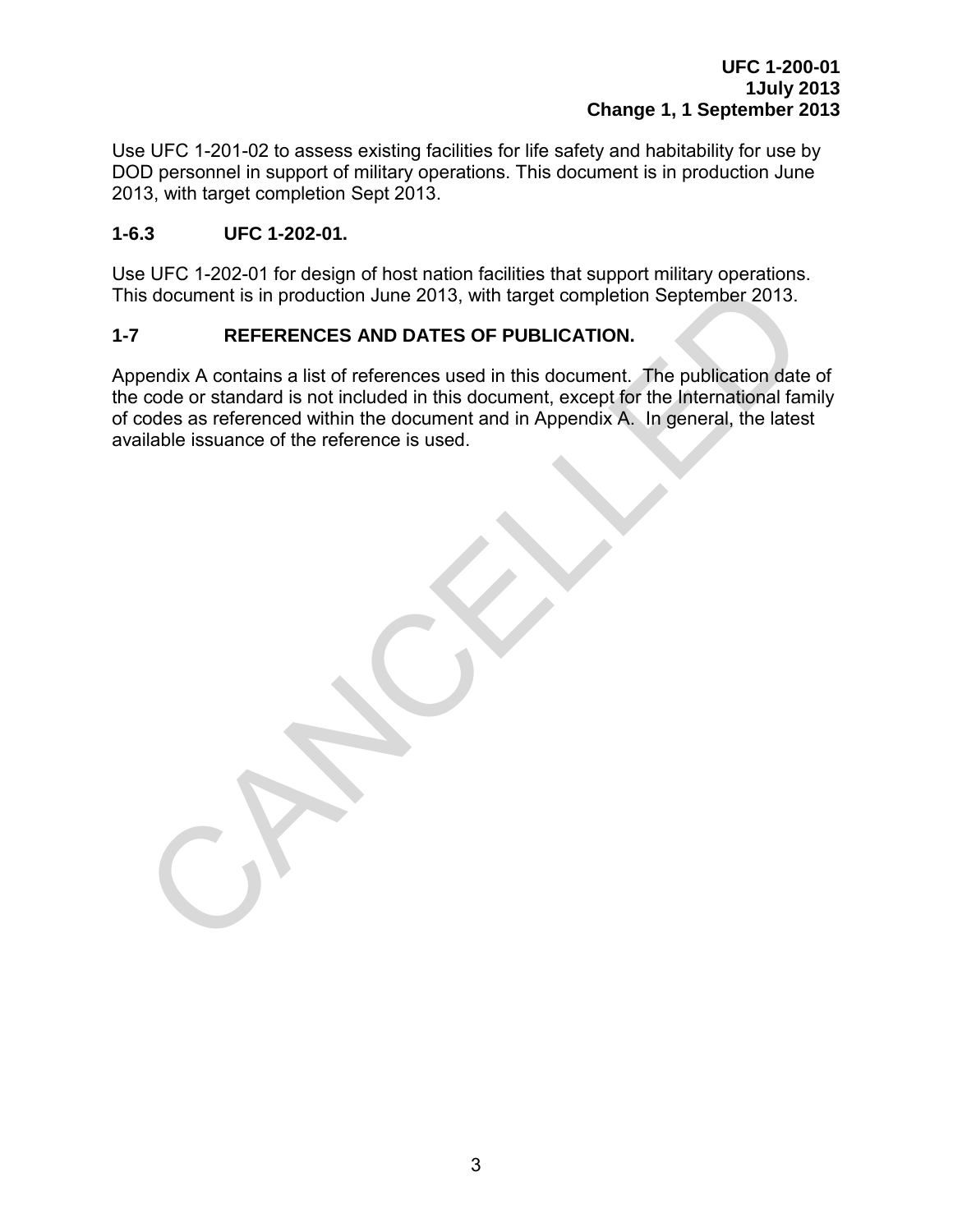*This page intentionally left blank.* This page intentionally left blank.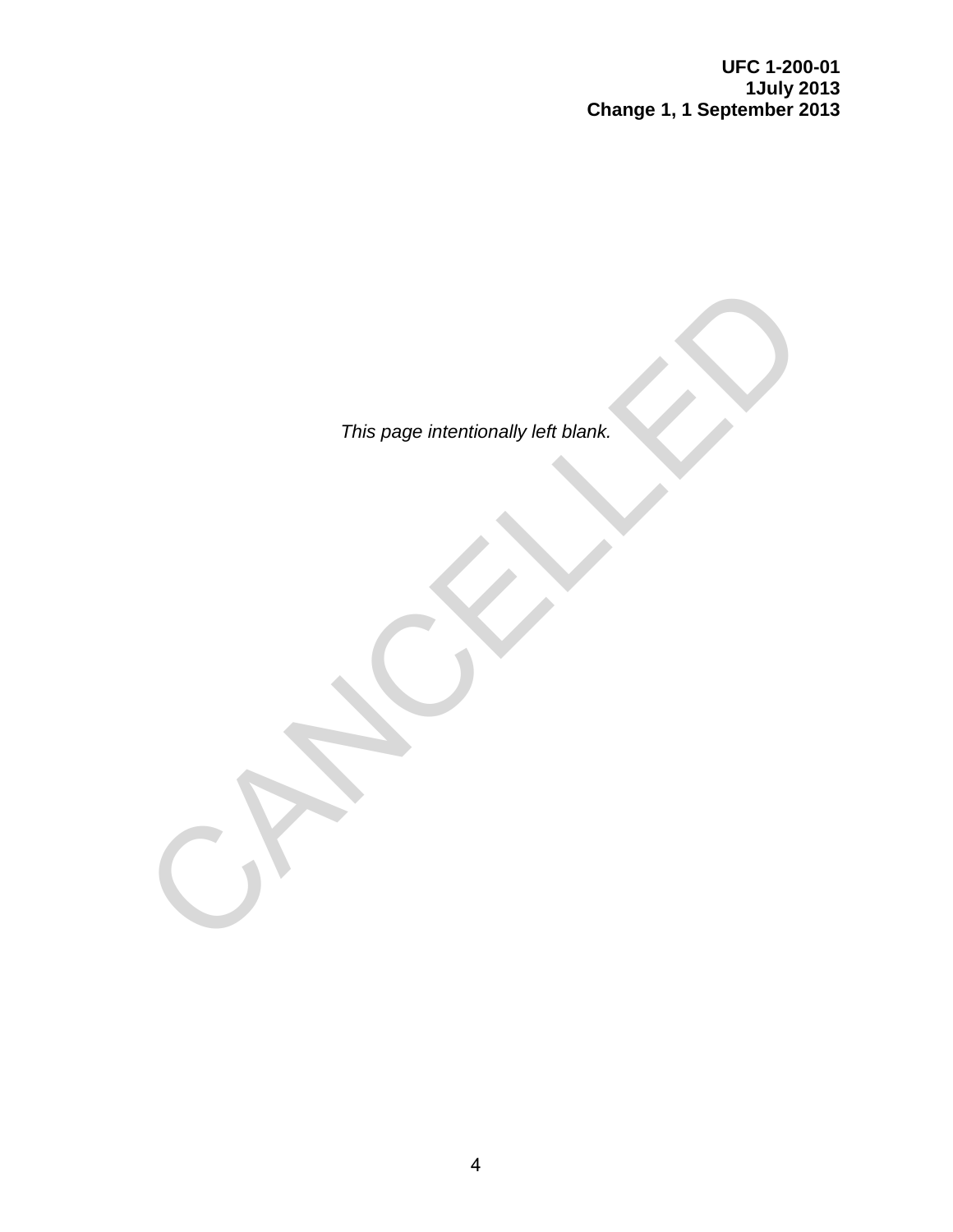## <span id="page-12-0"></span>**CHAPTER 2 MODIFICATIONS TO THE INTERNATIONAL BUILDING CODE (IBC)**

## <span id="page-12-1"></span>**2-1 CHAPTER 1 – ADMINISTRATION.**

Use Sections 101, 102, 110, and 112 of IBC Chapter 1.

## <span id="page-12-2"></span>**2-2 CHAPTER 2 – DEFINITIONS.**

Use IBC Chapter 2. Definitions in this chapter apply to terms used in the model code and are not intended to replace definitions and terms in military documents. It is essential that the code defined meaning be known to understand the intent and correctly interpret the code. 9 IBC Chapter 2. Definitions in this chapter apply to terms used in the model code<br>are not intended to replace definitions and terms in military documents. It is<br>ential that the code defined meaning be known to understand

## <span id="page-12-3"></span>**2-3 CHAPTER 3 – USE AND OCCUPANCY CLASSIFICATION.**

Use IBC Chapter 3 and UFC 3-600-01. If conflict occurs between IBC Chapter 3 and UFC 3-600-01, the requirements of UFC 3-600-01 take precedence.

#### <span id="page-12-4"></span>**2-4 CHAPTER 4 – SPECIAL DETAILED REQUIREMENTS BASED ON USE AND OCCUPANCY.**

Use UFC 3-600-01 instead of IBC Chapter 4.

## <span id="page-12-5"></span>**2-5 CHAPTER 5 – GENERAL BUILDING HEIGHTS AND AREAS.**

Use IBC Chapter 5. Note that the building area for funding and planning purposes may be calculated differently than the method defined in IBC Chapter 5.

## <span id="page-12-6"></span>**2-6 CHAPTER 6 – TYPES OF CONSTRUCTION.**

Use IBC Chapter 6 and UFC 3-600-01. If conflict occurs between IBC Chapter 6 and UFC 3-600-01, the requirements of UFC 3-600-01 take precedence.

## <span id="page-12-7"></span>**2-7 CHAPTER 7 – FIRE-AND SMOKE PROTECTION FEATURES.**

Use IBC Chapter 7 and UFC 3-600-01. If conflict occurs between IBC Chapter 7 and UFC 3-600-01, the requirements of UFC 3-600-01 take precedence.

## <span id="page-12-8"></span>**2-8 CHAPTER 8 – INTERIOR FINISHES.**

Do not use IBC Chapter 8. Use UFC 3-600-01 in lieu of IBC Chapter 8 in conjunction and coordination with UFC 3-120-10 *Interior Design.*

## <span id="page-12-9"></span>**2-9 CHAPTER 9 – FIRE PROTECTION SYSTEMS.**

Do not use IBC Chapter 9. Use UFC 3-600-01 in lieu of IBC Chapter 9.

## <span id="page-12-10"></span>**2-10 CHAPTER 10 – MEANS OF EGRESS.**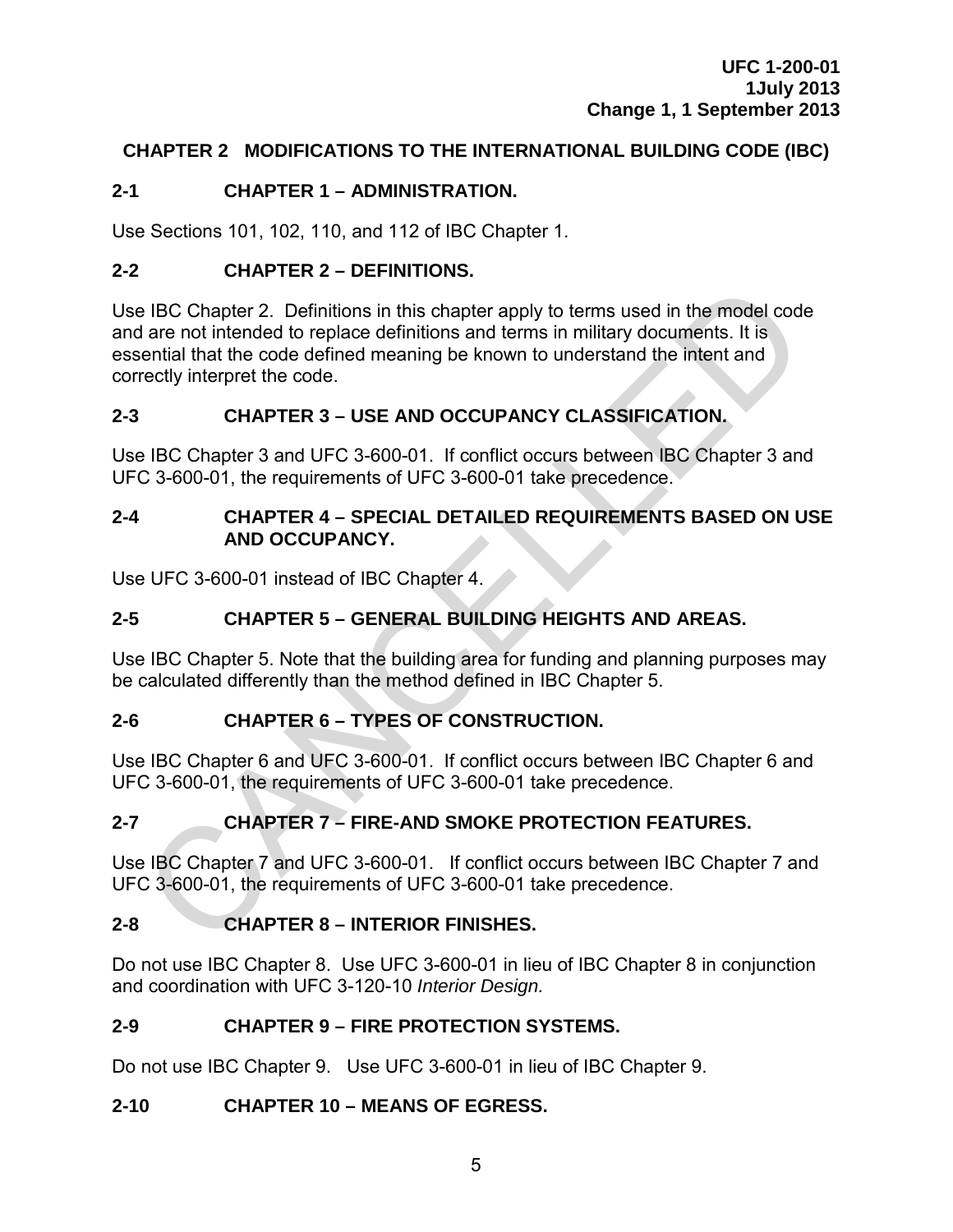Do not use IBC Chapter 10. Use UFC 3-600-01 in lieu of IBC Chapter 10.

## <span id="page-13-0"></span>**2-11 CHAPTER 11 – ACCESSIBILITY.**

Delete IBC Chapter 11. Use the *ABA Accessibility Standard for Department of Defense Facilities* as signed and adopted by the Deputy Secretary of Defense Memorandum dated October 31, 2008. Where the ABA references the IBC 2003 and supplements; the latest version of the IBC is acceptable when it meets or exceeds the latest ABA requirements.

## <span id="page-13-1"></span>**2-12 CHAPTER 12 – INTERIOR ENVIRONMENT.**

Use IBC Chapter 12 as modified below. IBC Chapter 12 provides the minimum standards for the interior environment of a building by addressing minimum space sizes, and temperature, light, and ventilation levels for occupancy. It also addresses minimum sound transfer, ventilation of attics and under floor spaces, and provides for minimum moisture resistance standards for toilets and bathrooms. Use IBC Chapter 12, except as modified below: plements; the latest version of the IBC is acceptable when it meets or exceeds the<br>
StaBA requirements.<br>
2 CHAPTER 12 – INTERIOR ENVIRONMENT.<br>
2 CHAPTER 12 – INTERIOR ENVIRONMENT.<br>
2 IBC Chapter 12 as modified below. IBC C

- Delete IBC paragraph 1204.1, including the exception, and replace with the following: "1204.1 *Equipment and Systems*. Use the applicable Unified Facilities Criteria and individual military service standards for temperature control criteria."
- For Navy and Marine Corps Unaccompanied housing facilities, delete IBC paragraphs 1207.2, 1207.3, 1208.3 and 1208.4, and use FC 4-721-10N for air-borne and structure-borne sound transmission criteria, for minimum room sizes, and for dwelling unit criteria. Also use UFC 3-101-01 *Architecture,* and UFC 3-120-10, *Interior Design.*

## <span id="page-13-2"></span>**2-13 CHAPTER 13 – ENERGY EFFICIENCY.**

Delete the use of IBC Chapter 13 and use UFC 1-200-02. The DoD has replaced this IBC chapter with a new unified criteria for High Performance and Sustainable Buildings.

## <span id="page-13-3"></span>**2-14 CHAPTER 14 – EXTERIOR WALLS.**

Use IBC Chapter 14. This chapter addresses requirements for exterior walls of buildings, provides minimum standards for wall covering materials, their installation and their ability to provide weather protection.

## <span id="page-13-4"></span>**2-15 CHAPTER 15 – ROOF ASSEMBLIES AND ROOFTOP STRUCTURES.**

Use IBC Chapter 15, and UFC 3-101-01 *Architecture* and UFC 3-110-03, *Roofing. IBC*  Chapter 15 provides standards for roof assemblies as well as rooftop structures. It also provides some requirements for fire resistance in roofing.

## <span id="page-13-5"></span>**2-16 CHAPTER 16 – STRUCTURAL DESIGN.**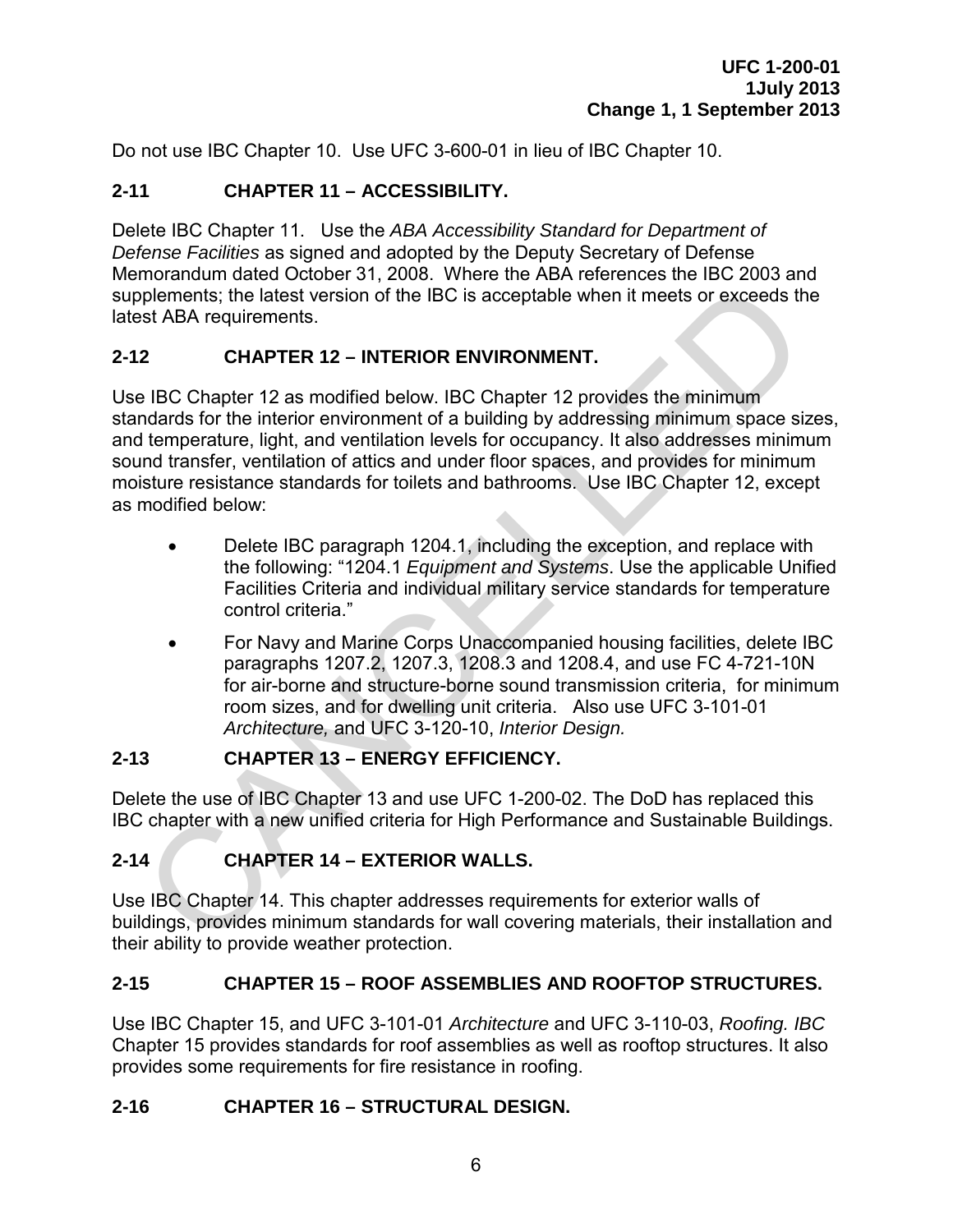Use IBC Chapter 16 as modified by UFC 3-301-01. Use IBC Chapter 16 and UFC 3- 310-04 for the seismic design of buildings. IBC Chapter 16 describes minimal structural loading requirements, minimum design loads (live and dead, snow and wind, rain, flood and earthquake), as well as load combinations, and permitted design methodologies.

## <span id="page-14-0"></span>**2-17 CHAPTER 17 – SPECIAL INSPECTIONS AND TESTS.**

Use IBC Chapter 17 as modified by UFC 3-301-01 and UFC 3-600-01. The Structural Tests and Special inspections described in IBC Chapter 17 provide a variety of procedures and criteria for testing materials and assemblies, labeling materials and assemblies, and for some special inspection of certain structural assemblies. Some DoD requirements are more stringent and these take precedence as identified in these UFCs. Replace Paragraph 1704.2 as follows: 9 IBC Chapter 17 as modified by UFC 3-301-01 and UFC 3-600-01. The Structurat<br>
and Special inspections described in IBC Chapter 17 provide a variety of<br>
educines, and criteria for testing materials and assemblies, labelin

**Modified Paragraph 1704.2 Special Inspections -** The contractor must employ one or more *approved agencies* to perform inspections during construction on the types of work listed under Section 1705 *Required Verification and Inspection*. These inspections are in addition to the inspections defined in Section 110. The inspecting agency must provide reports of the special inspections directly to the government.

## <span id="page-14-1"></span>**2-18 CHAPTER 18 – SOILS AND FOUNDATIONS.**

Use IBC Chapter 18 and UFC 3-220-01. IBC Chapter 18 is modified by UFC 3-301-01, and as noted below:

- Supplement to IBC 1804.3: Ensure that the grading and associated storm water runoff do not adversely affect surrounding sites.
- Supplement to IBC 1808.7.4: Establish finished floor elevations a minimum of 8 inches (200mm) above finished grade at the perimeter of the building.

## <span id="page-14-2"></span>**2-19 CHAPTER 19 – CONCRETE.**

Use IBC Chapter 19 as modified by UFC 3-301-01, and UFC 1-200-02. IBC Chapter 19 provides only minimum accepted practices for the use of plain concrete and reinforced concrete in construction.

## <span id="page-14-3"></span>**2-20 CHAPTER 20 – ALUMINUM.**

Use IBC Chapter 20. Chapter 20 contains standards for the use of aluminum, but only the structural applications of aluminum are addressed. The chapter does not address the use of aluminum in specialty products such as window framing or architectural hardware. For aluminum use in Heating, Ventilation, Air Conditioning (HVAC), use the International Mechanical Code (IMC) adopted by the DoD. Also, consult the Aluminum Design Manual by the Aluminum Association for use of aluminum in building construction.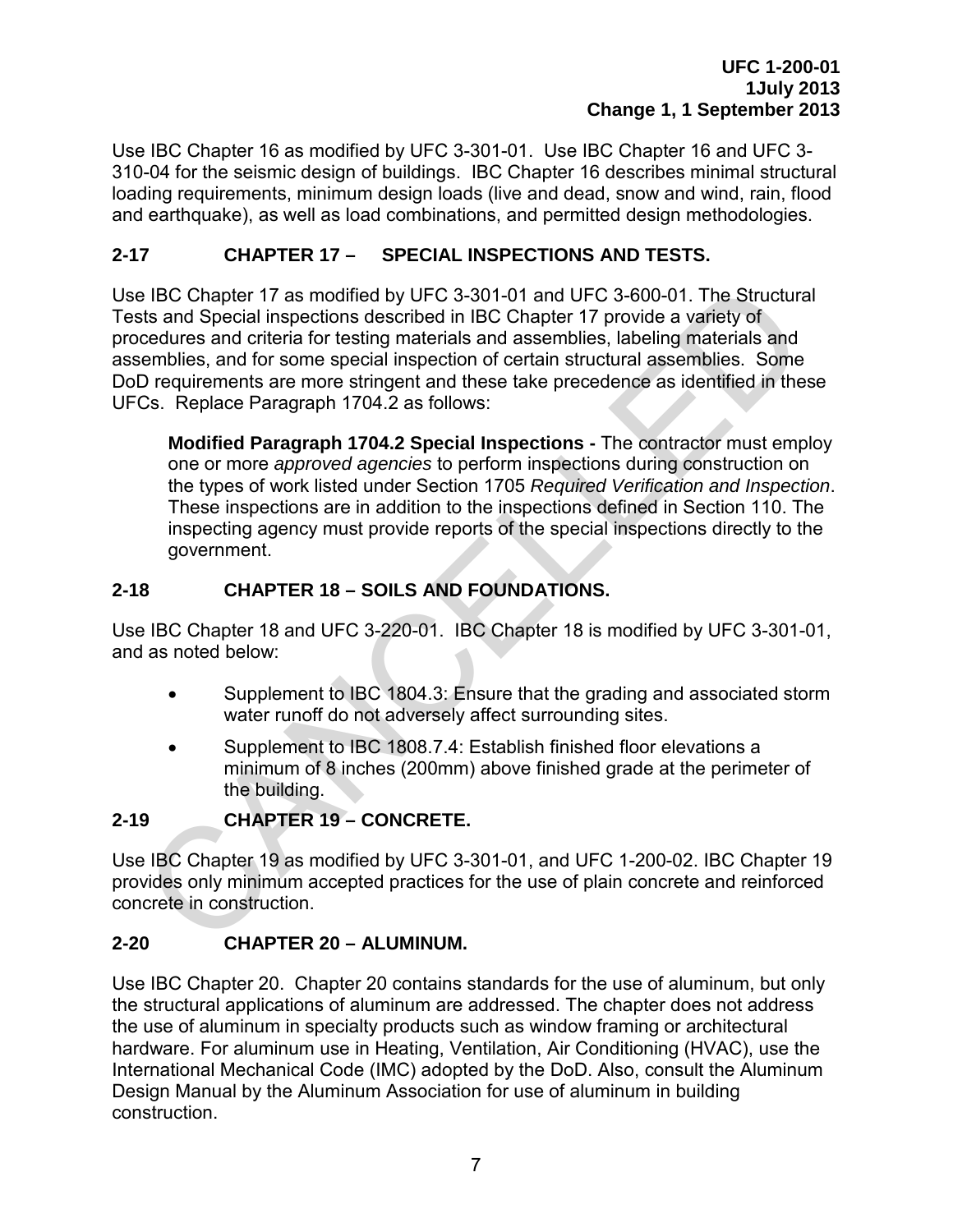## <span id="page-15-0"></span>**2-21 CHAPTER 21 – MASONRY.**

Use IBC Chapter 21 as modified by UFC 3-301-01. Comprehensive and practical requirements for masonry are found in this chapter by addressing material specifications, and test methods, types of wall construction, Criteria for empirical and engineered designs. Masonry foundations are also addressed in Chapter 18 and modified for DoD use.

## <span id="page-15-1"></span>**2-22 CHAPTER 22 – STEEL.**

Use IBC Chapter 22 as modified by UFC 3-301-01. Chapter 22 provides the minimal commercial requirements for the design and construction of structural steel, including composite construction), cold-formed steel, steel joists, steel cable structures, and steel storage racks. Steel for structures is generally classified as Type I and Type II construction, however steel is permitted in all types of construction. DoD specific requirements which are specifically mission oriented, are included in UFC 3-301-01. 2<br>
2<br>
2<br>
CHAPTER 22 – STEEL.<br>
EIEC Chapter 22 as modified by UFC 3-301-01. Chapter 22 provides the minima<br>
Inmercial requirements for the design and construction of structural steel, including<br>
Imposite construction), cold

## <span id="page-15-2"></span>**2-23 CHAPTER 23 – WOOD.**

Use IBC Chapter 23. This chapter provides minimum requirements for the design of buildings and structures that use wood and wood based products in framing and fabrication. In general, only (IBC designated) Types III, IV, or V buildings may be constructed of wood. Refer to IBC Chapter 3 for Occupancy Types. Refer to UFC 3- 301-01 Structural Engineering, and 3-600-01 for more detailed requirements.

## <span id="page-15-3"></span>**2-24 CHAPTER 24 – GLASS AND GLAZING.**

Use IBC Chapter 24. This Chapter establishes regulations for glass and glazing that when properly installed, are able to meet required resistance to wind, snow, and dead loads. The engineering and design requirements are included in the chapter.

## <span id="page-15-4"></span>**2-25 CHAPTER 25 – GYPSUM BOARD AND PLASTER.**

Use IBC Chapter 25. This chapter contains the provisions and referenced standards that regulate the design, construction and quality of gypsum board and plaster. They represent the most common interior and exterior finish materials in the commercial building industry and the DoD. This chapter addresses quality control issues, material specifications, and installation requirements, under the control of industry requirements. However, it is the responsibility of the AHJ to inspect and ensure that the appropriate products are used and properly installed for the intended use and location.

## <span id="page-15-5"></span>**2-26 CHAPTER 26 – PLASTIC.**

The use of plastics in building construction and components is addressed in IBC Chapter 26, addressing flammable materials such as foam plastic insulation, foam plastics, used as exterior and interior trim, and other plastic veneers such as fiberglass reinforced polymers which may be quite flammable and create toxic smoke. Therefore, use IBC Chapter 26, and use UFC 3-600-01. If conflicts occur, use the more restrictive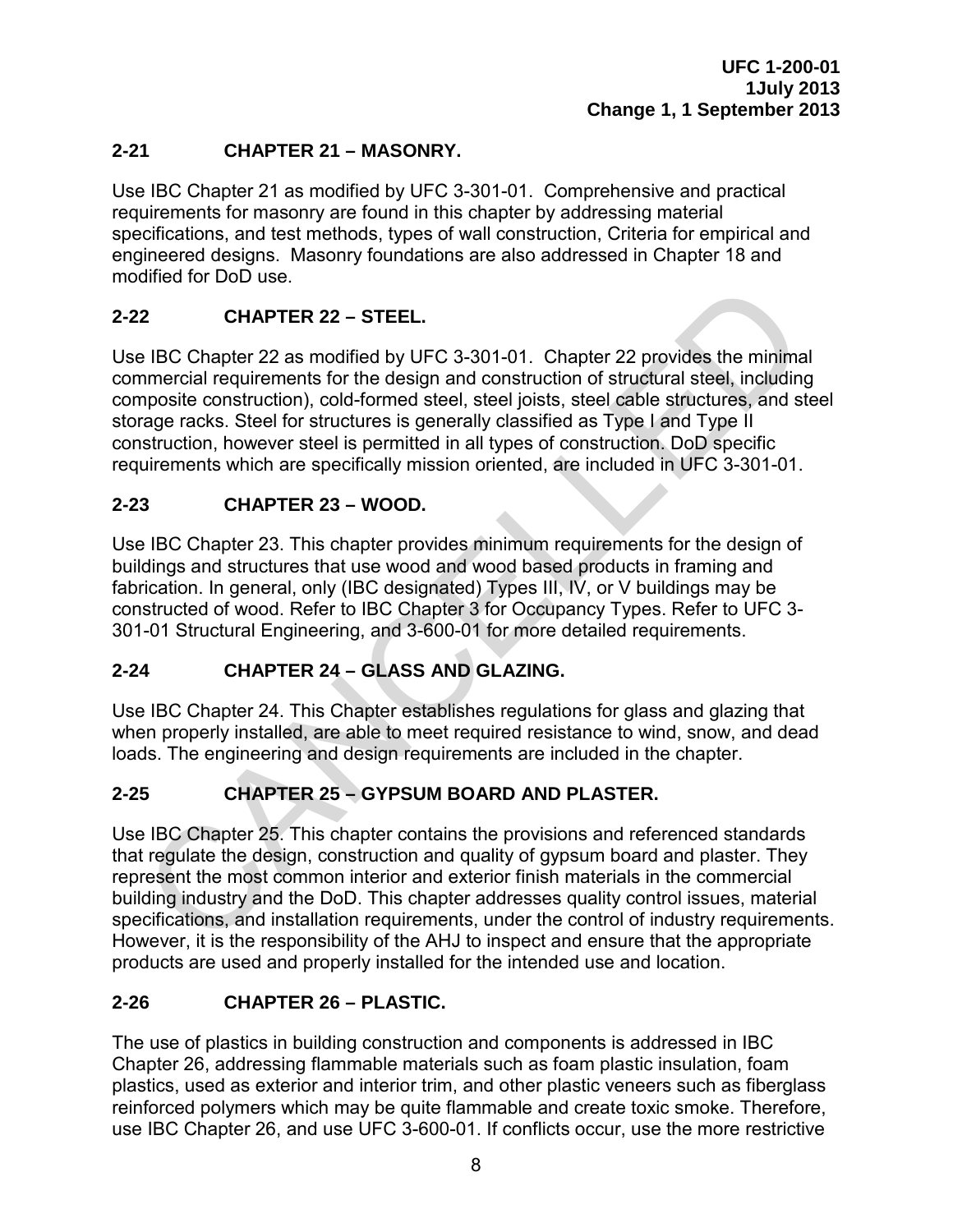UFC 3-600-01. These requirements and limitations to the minimal requirements of IBC Chapter 26 are necessary to control the use of plastic and foam plastic products such that they do not compromise the increased safety needed in DoD buildings for occupants and mission.

## <span id="page-16-0"></span>**2-27 CHAPTER 27 – ELECTRICAL.**

The IBC2012 references the National Electrical Code, (NEC). In addition, IBC Section 2702 addresses emergency and standby power requirements, which relies on the IFC (not currently used by the DoD). Therefore, use IBC Chapter 27 as modified by the following:

- Use UFC 3-501-01 for general electrical requirement criteria.
- Use UFC 3-520-01 for interior electrical systems criteria.
- Use UFC 3-530-01 for interior and exterior lighting and controls criteria.
- Use UFC 3-550-01 for exterior power distribution systems criteria.
- Use UFC 3-560-01 for electrical safety and electrical Operations and Maintenance (O&M) criteria.
- Use UFC 3-580-01 for building telecommunications criteria.
- Use UFC 4-021-01 for mass notification systems criteria.

## <span id="page-16-1"></span>**2-28 CHAPTER 28 – MECHANICAL SYSTEMS.**

IBC Chapter 28 provides references to the International Mechanical Code (IMC) which has been adopted by the DoD. However, the International Fuel Gas Code has not been adopted. The DoD uses the National Fuel Gas Code (NFPA 54, ANSI Z223.1) for the design and installation of fuel gas piping systems: Lacences the National Electrical Code, (NEC). In addition, IBC Section<br>2 addresses emergency and standby power requirements, which relies on the IF<br>2 cadresses emergency and standby power requirement criteria.<br>
Customery

Use IBC Chapter 28 as modified by UFC 3-401-01 for Mechanical criteria.

## <span id="page-16-2"></span>**2-29 CHAPTER 29 – PLUMBING SYSTEMS.**

Use IBC Chapter 29, as modified by UFC 3-420-01 for plumbing criteria. Chapter 29 regulates the number of plumbing fixtures that must be provided by each type of building, and gender separations except for certain types of small buildings.

## <span id="page-16-3"></span>**2-30 CHAPTER 30 – ELEVATOR AND CONVEYING SYSTEMS.**

Use IBC Chapter 30 and UFC 3-600-01. Refer to the local elevator subject matter expert (SME) for detailed Service specific elevator guidance. If conflict occurs between the IBC and UFC 3-600-01, the requirements of the UFC take precedence.

## <span id="page-16-4"></span>**2-31 CHAPTER 31 – SPECIAL CONSTRUCTION.**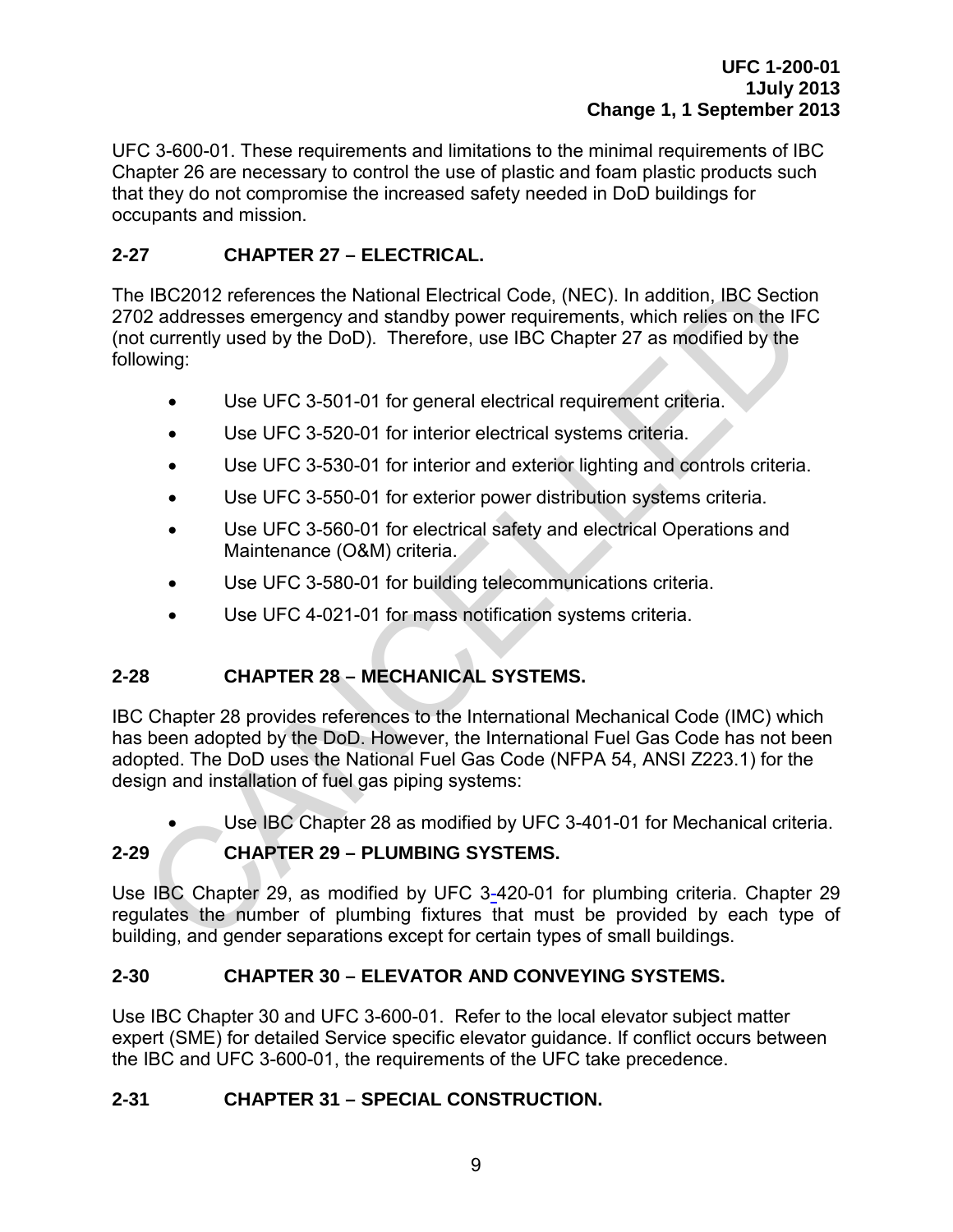Use IBC Chapter 31 for criteria for special building construction including membrane structures, temporary structures, pedestrian walkways and tunnels addressed in IBC Section 3104, automatic vehicular gates, awnings and canopies, marquees, signs, and towers and antennas.

## <span id="page-17-0"></span>**2-32 CHAPTER 32 – ENCROACHMENT INTO THE PUBLIC RIGHT-OF-WAY.**

Use IBC Chapter 32. Buildings and structures from time to time are designed to extend over a property line or into the public right of way. Local regulations outside the building usually set limits to such encroachments, and government criteria may perform the same function in various locations. Such military criteria should always take precedence over provisions of this chapter.

## <span id="page-17-1"></span>**2-33 CHAPTER 33 – SAFEGUARDS DURING CONSTRUCTION.**

Use IBC Chapter 33 and UFC 3-600-01. Chapter 33 provides safety requirements during construction and demolition of buildings and structures. If conflict occurs between the IBC, and UFC 3-600-01, the requirements of the UFC take precedence.

## <span id="page-17-2"></span>**2-34 CHAPTER 34 – EXISTING STRUCTURES.**

Use IBC Chapter 34, except as modified below. Provisions in Chapter 34 deal with alternative methods of compliance requirements when dealing with existing building constraints. This IBC chapter allows for a controlled departure from full compliance with the technical codes, without compromising the minimum standards of life safety and fire prevention of the rehabilitated building as required in the UFC 3-600-01. An example may be concerning fire escape requirements that differ in the UFC 3-600-01. e IBC Chapter 32. Buildings and structures from time to time are designed to exter a property line or into the public right of way. Local regulations outside the building tell limits to such enconchments, and government cr

- Use Section 3410 with UFC 3-600-01. If conflict occurs between Chapter 34 and UFC 3-600-01, the requirements of the UFC take precedence.
- Use IBC2012 Chapter 34 with UFC 3-310-04 for seismic evaluation and seismic rehabilitation of existing buildings.

## <span id="page-17-3"></span>**2-35 CHAPTER 35 – REFERENCED STANDARDS.**

Use IBC Chapter 35. Chapter 35 contains numerous references to standards that are used to regulate materials and methods of construction. It contains a comprehensive list of all standards that are referenced in the IBC. Also refer to IBC Chapter 1, Section 102.4 for a detailed explanation of applicability of referenced codes and standards.

## <span id="page-17-4"></span>**2-36 APPENDICES.**

Delete IBC2012 Appendices A through Appendix M.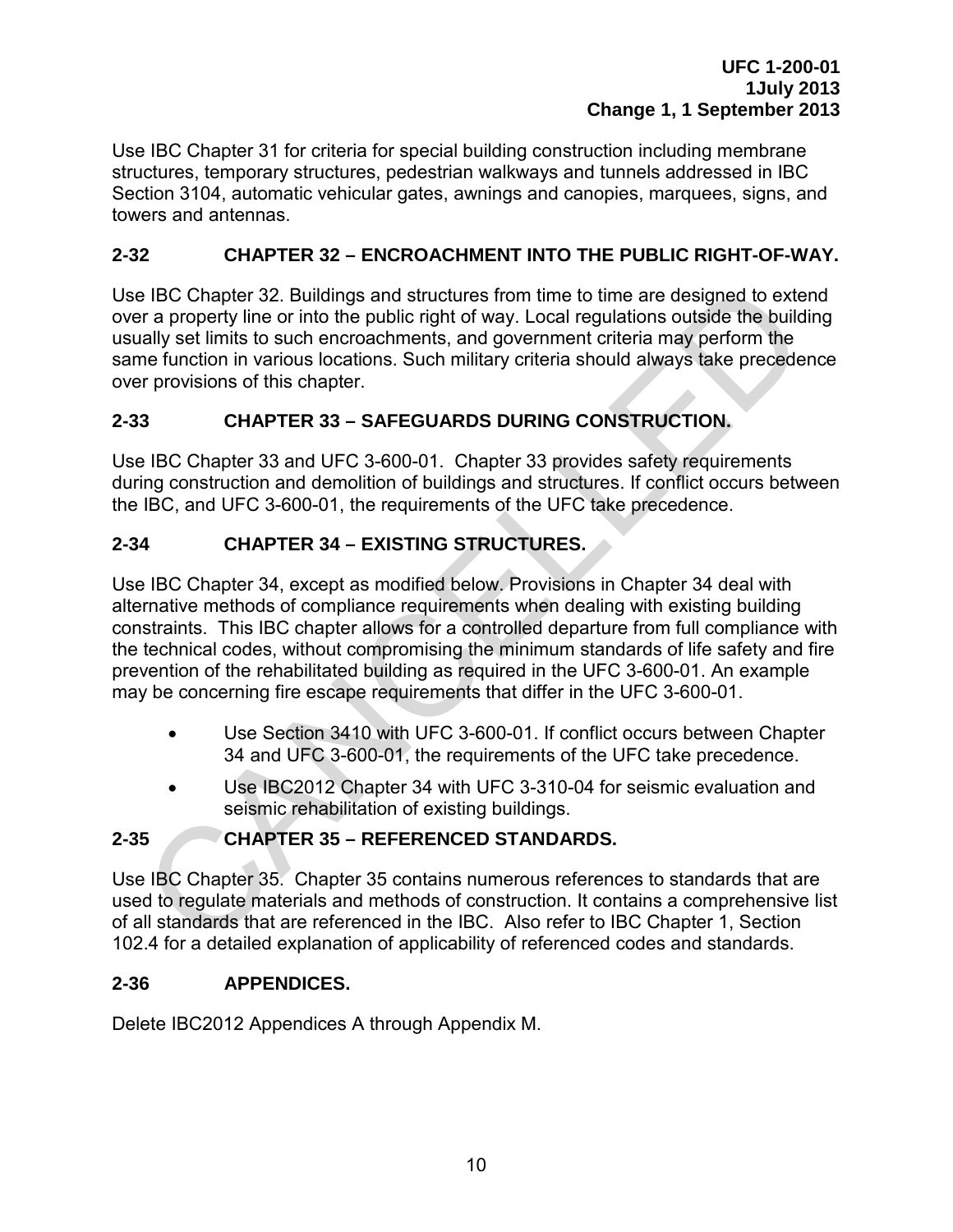## <span id="page-18-0"></span>**CHAPTER 3 OTHER CRITERIA**

In addition to the International Building Code as modified in Chapter 2 of this UFC, comply with the following criteria:

## <span id="page-18-1"></span>**3-1 HIGHER AUTHORITY MANDATES.**

Design and Construction must be in compliance with Public Laws (P.L.), Executive Orders (E.O.), Code of Federal Regulations (CFR), Department of Defense Instructions (DODI), and Department of Defense Directives (DODD) or other higher authority documents as applicable, as listed in MIL-STD-3007F, Appendix B.

## <span id="page-18-2"></span>**3-1.1 Vending Facilities for the Blind.**

Verify with the using activity the requirement to provide blind-operated vending facilities in compliance with the Randolph-Sheppard Act and DoD Instruction 1125.3. This requirement generally applies in buildings that are over 1,400 SM (15,000 SF) that will contain over 100 employees, but may also apply in other situations at the discretion of the using activity. isign and Construction must be in compliance with Public Laws (P.L.), Executive<br>
elers (E.D.), Code of Federal Regulations (GFR), Department of Defense Instruction<br>
DDI), and Department of Defense Directives (DODD) or othe

## <span id="page-18-3"></span>**3-2 UNIFIED FACILITY CRITERIA (UFC).**

Comply with the UFC (Latest Version) , FC, and other related criteria as noted herein

## <span id="page-18-4"></span>**3-2.1 Core UFC.**

Core UFC are criteria that provide requirements for the majority of traditional building systems that are prevalent on DoD facility construction projects. Core UFC also identify additional criteria such as Antiterrorism, High Performance, and Sustainable Building requirements mandated by law and policy. Comply with the Core UFC listed here, and other UFC identified in Appendix A as they are applicable.

- 1-200-02, High Performance and Sustainable Building Requirements
- 3-101-01, Architecture
- 3-110-03, Roofing
- 3-120-10, Interior Design
- 3-201-01, Civil Engineering
- 3-201-01 Landscape Architecture
- 3-210-10, Low Impact Development
- 3-220-01, Geotechnical Engineering
- 3-230-01, Water Storage, Distribution, and Transmission
- 3-230-03, Water Treatment
- 3-240-01, Wastewater Collection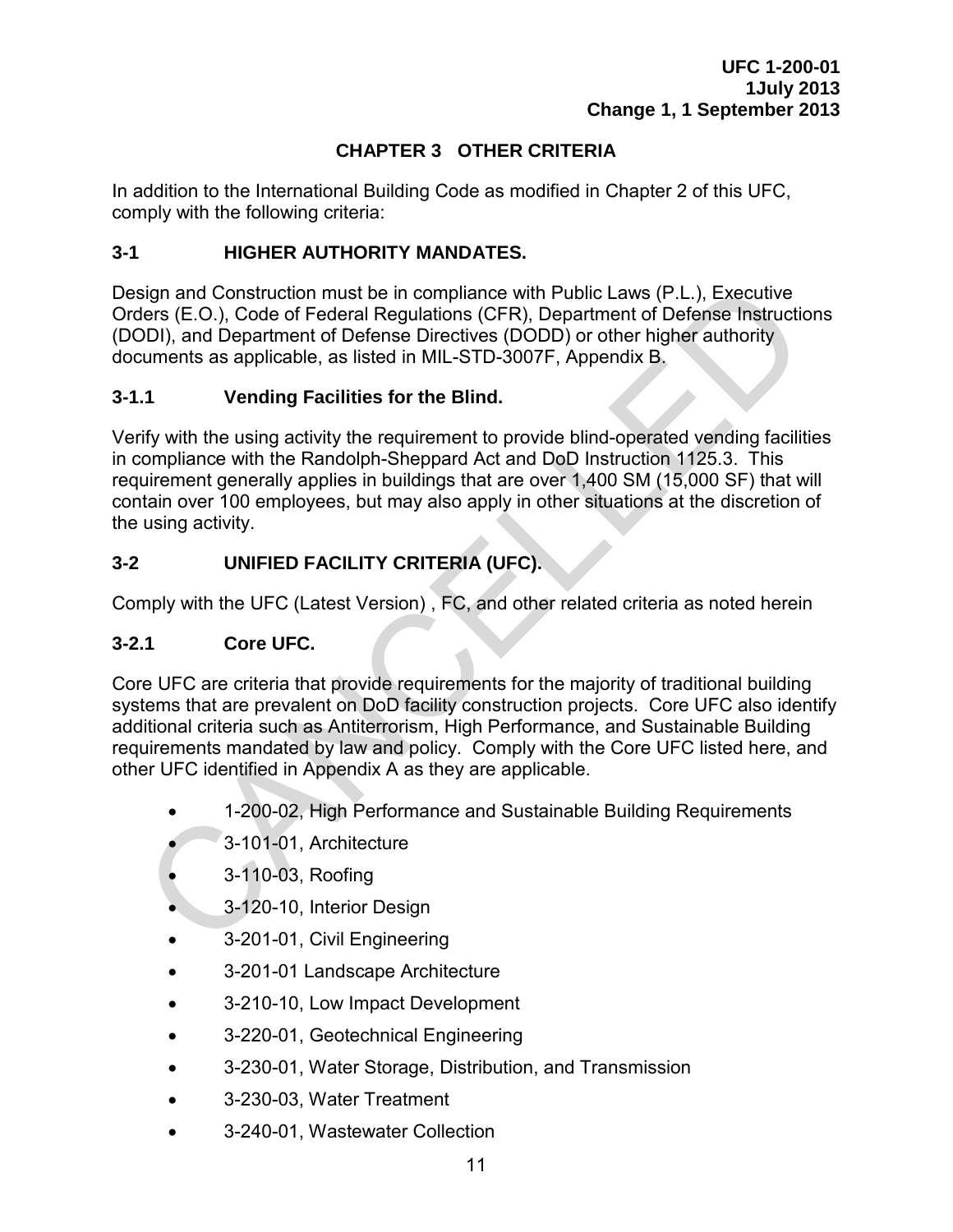- 3-301-01, Structural Engineering
- 3-310-04, Seismic Design for Buildings
- 3-401-01, Mechanical Engineering
- 3-410-01, Heating, Ventilating and Air Conditioning
- 3-420-01, Plumbing Systems
- 3-501-01, Electrical Engineering
- 3-520-01, Interior Electrical Systems
- 3-530-01, Design: Interior and Exterior Lighting and Controls
- 3-550-01, Exterior Electrical Power Distribution
- 3-560-01, Electrical Safety O&M
- 3-580-01, Telecommunications Building Cabling Systems Planning and Design
- 3-600-01, Fire Protection Engineering for Facilities
- 4-010-01, DoD Minimum Antiterrorism Standards for Buildings
- 4-010-02, DoD Minimum Antiterrorism Standoff Distances for Buildings (FOUO)
- 4-021-01, Design and O&M: Mass Notification Systems

## <span id="page-19-0"></span>**3-2.2 Other UFC.**

In addition to the "Core UFC", comply with other UFCs as applicable to the system, structure, or facility type defined in the scope of the construction project.

## <span id="page-19-1"></span>**3-3 FACILITY CRITIERIA (FC).**

The designation, "Facility Criteria (FC)" has been adopted for criteria that are not applicable to all DoD Components. This applies to facility-type documents only; for example: FC 4-721-10N "Navy and Marine Corps Unaccompanied Housing" which has a final "N" designation because it is used by the Navy, including its Component, the U.S. Marine Corps. FC provide functional requirements (i.e., defined in more detail by the users and operational needs of a particular facility type). Differences in functional requirements between DoD Components may exist due to differences in their policies and more specific operational needs. FC are applicable only to the DoD Component(s) indicated in the title, and are intended for use with unified technical requirements published in UFC. Comply with the FC for the designated facility type and the DoD Component. 3-501-01, Flectrical Engineering<br>
3-501-01, Electrical Engineering<br>
3-501-01, Electrical Engineering<br>
3-501-01, Electrical Systems<br>
3-530-01, Exterior Electrical Power Distribution<br>
3-560-01, Exterior Electrical Power Dist

## <span id="page-19-2"></span>**3-4 SPECIFICATION REQUIREMENTS.**

Use Unified Facilities Guide Specifications (UFGS) for all projects, including Design-Build design submittals, and in accordance with UFC 1-300-02. Download, use, and edit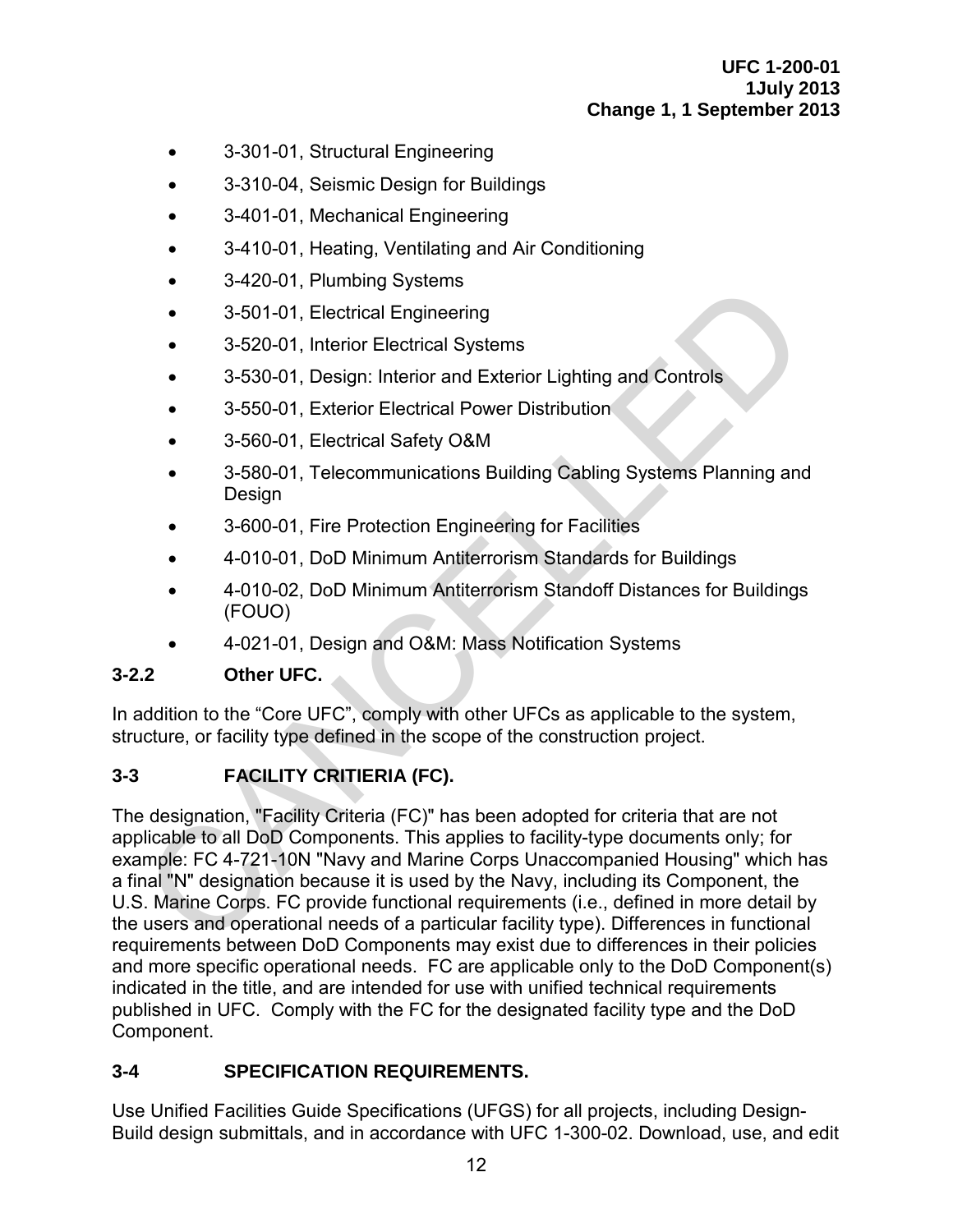the most current UFGS database available from the Whole Building Design Guide website at [http://www.wbdg.org/ccb/browse\\_cat.php?c=3.](http://www.wbdg.org/ccb/browse_cat.php?c=3) Modify and edit the UFGS as necessary to suit the work required by the specific project, including editing for metric or inch-pound and to reflect the latest proven technology, materials, and methods for the project. Follow Order of Precedence requirements for each Design-Agent on use of Regional, Agency, Unified, and Other guide specifications. Other guide specifications are only allowed as a basis for information when not available in the UFGS. These developed specifications must be provided in UFGS format and modified to meet the requirements of UFC 1-300-02.

## <span id="page-20-0"></span>**3-5 OTHER MILITARY CRITERIA.**

Military criteria other than those listed in this UFC may be applicable to specific types of structures, building systems, or building occupancies. Such structures, systems, or buildings must meet the additional requirements of applicable military criteria.

## <span id="page-20-1"></span>**3-5.1 Antiterrorism.**

Antiterrorism is defined as defensive measures used to reduce the vulnerability of individuals and property to terrorist acts. UFC 4-010-01 sets the minimum requirements for DoD buildings, and the Geographic Combatant Commander Antiterrorism Construction Standards address unique requirements specific to their area of responsibility. Refer to UFC 4-010-01 and the Geographic Combatant Commander Antiterrorism Construction Standards for the minimum antiterrorism requirements.

## <span id="page-20-2"></span>**3-5.2 Explosive Safety.**

This document does not contain requirements for explosives safety. Facilities that involve DoD Ammunition and Explosives (AE) storage, handling, maintenance, manufacture or disposal, as well as facilities within the explosives safety quantity distance (ESQD) arcs of AE facilities, must comply with the requirements found in DoD Manual 6055.09-M, as well as implementing Service criteria found in DA PAM 385-64 (Army), NAVSEA OP 5 (Navy and Marine Corps), and AFMAN 91-201 (Air Force). DoD facilities exposed to potential explosion effects from AE belonging to other nations are also required to meet DoD and Service explosives safety criteria. or and the product of a based on an anti-mode. The method of the product of the product of the product of UFCS format and modified to meet the unrements of UFC 1-300-02.<br> **CTHER MILITARY CRITERIA.**<br>
Internetting other than

- It is essential that the planning and design of new facilities, and occupation and renovation of existing AE-related facilities, or other facilities within ESQD arcs be accomplished in close coordination with knowledgeable explosives safety professionals in theater, or with the Services' Explosives Safety Centers. This coordination should occur as early as possible in the planning and design process to avoid issues or problems and to ensure compliance.
- Facility construction or use within ESQD arcs requires review for compliance with explosives safety criteria, and must have either an approved explosives safety site plan or an approved explosives safety deviation. Refer to the DoD Service documents mentioned above for further applicable guidance.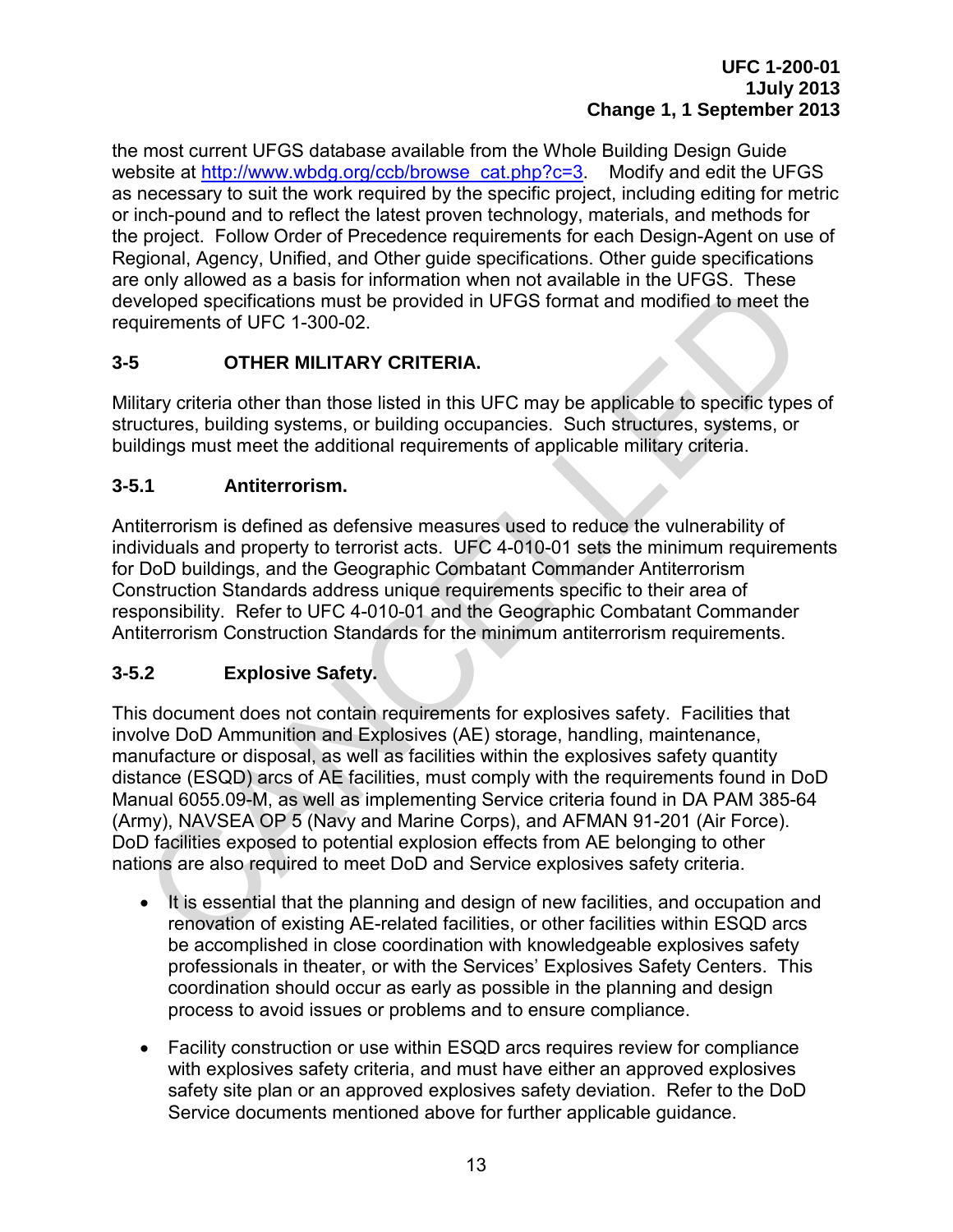## <span id="page-21-0"></span>**3-5.3 Physical Security.**

Physical security is defined as that part of security concerned with physical measures designed and placed to safeguard personnel; to prevent unauthorized access to installations, equipment, material and documents, to safeguard them against espionage, sabotage, damage, and theft. Many buildings require some level of physical security. When required, integrate physical measures into the site, building, room(s), or area(s) as applicable. The Intelligence Community (IC) and DoD documents requirements for physical security related to specific assets in IC and DoD publications, in directives, and in DoD instructions. The Services have related documents that implement the IC and DoD policy for the Services. Below are the main DoD and IC documents that contain the physical security requirements for the protection of specific DoD assets. This does not include the policy documents associated with the protection of nuclear and chemical assets.

| assets.                                                                                                                                    | as applicable. The Intelligence Community (IC) and DoD documents requirements for<br>physical security related to specific assets in IC and DoD publications, in directives, and<br>in DoD instructions. The Services have related documents that implement the IC and<br>DoD policy for the Services. Below are the main DoD and IC documents that contain<br>the physical security requirements for the protection of specific DoD assets. This does<br>not include the policy documents associated with the protection of nuclear and chemical                                                                                                                                                                                                                                                                                                                                                     |
|--------------------------------------------------------------------------------------------------------------------------------------------|-------------------------------------------------------------------------------------------------------------------------------------------------------------------------------------------------------------------------------------------------------------------------------------------------------------------------------------------------------------------------------------------------------------------------------------------------------------------------------------------------------------------------------------------------------------------------------------------------------------------------------------------------------------------------------------------------------------------------------------------------------------------------------------------------------------------------------------------------------------------------------------------------------|
|                                                                                                                                            | Table 3-1 Policy Related to Physical Security                                                                                                                                                                                                                                                                                                                                                                                                                                                                                                                                                                                                                                                                                                                                                                                                                                                         |
| <b>Asset</b>                                                                                                                               | <b>Policy and Documents</b>                                                                                                                                                                                                                                                                                                                                                                                                                                                                                                                                                                                                                                                                                                                                                                                                                                                                           |
| Classified<br>Information                                                                                                                  | DoD 5200.1-R, DoD Information Security Program;<br>http://www.dtic.mil/whs/directives/corres/pub1.html                                                                                                                                                                                                                                                                                                                                                                                                                                                                                                                                                                                                                                                                                                                                                                                                |
| Sensitive<br>Compartmented<br>Information (SCI)                                                                                            | UFC 4-010-05, Sensitive Compartmented Information Facilities Planning, Design,<br>and Construction.<br>Intelligence Community Directive (ICD) 705, Sensitive Compartment Information<br>Facilities;<br>http://www.dni.gov/electronic reading room/ICD 705 SCIFs.pdf<br>Intelligence Community Standard Number 705-1 (ICS-705-1), Physical and<br>Technical Security Standards for Sensitive Compartmented Information<br>Facilities; http://www.wbdg.org/pdfs/dod_at/ics_705_1.pdf<br>Intelligence Community Standard Number 705-2 (ICS 705-2), Standards for the<br>Accreditation and Reciprocal Use of Sensitive Compartmented<br>Information; http://www.wbdg.org/pdfs/dod at/ics 705 2.pdf<br>IC Tech Spec-for ICD/ICS 705, Technical Specifications for Construction and<br>Management of Sensitive Compartmented Information Facilities;<br>http://www.wbdg.org/pdfs/dod at/ic techspec 705.pdf |
| <b>Special Access</b><br>Program (SAP)<br>Information                                                                                      | JAFAN 6/9 Manual, Physical Security Standards for Special Access Program<br>Facilities; http://www.ncms-isp.org/documents/JANAF 6-0.pdf                                                                                                                                                                                                                                                                                                                                                                                                                                                                                                                                                                                                                                                                                                                                                               |
| Arms, Ammunition<br>and Explosives                                                                                                         | DoD Manual 5100.76-M, Physical Security of Sensitive Conventional Arms,<br>Ammunition and Explosives;<br>http://www.dtic.mil/whs/directives/corres/pub1.html                                                                                                                                                                                                                                                                                                                                                                                                                                                                                                                                                                                                                                                                                                                                          |
| <b>Weapons Systems</b><br>and Platforms<br><b>Bulk Petroleum</b><br>Products<br>Communications<br>Systems<br>Controlled Inventory<br>Items | DoD 5200.08-R, Physical Security Program;<br>http://www.dtic.mil/whs/directives/corres/pub1.html                                                                                                                                                                                                                                                                                                                                                                                                                                                                                                                                                                                                                                                                                                                                                                                                      |

## **Table 3-1 Policy Related to Physical Security**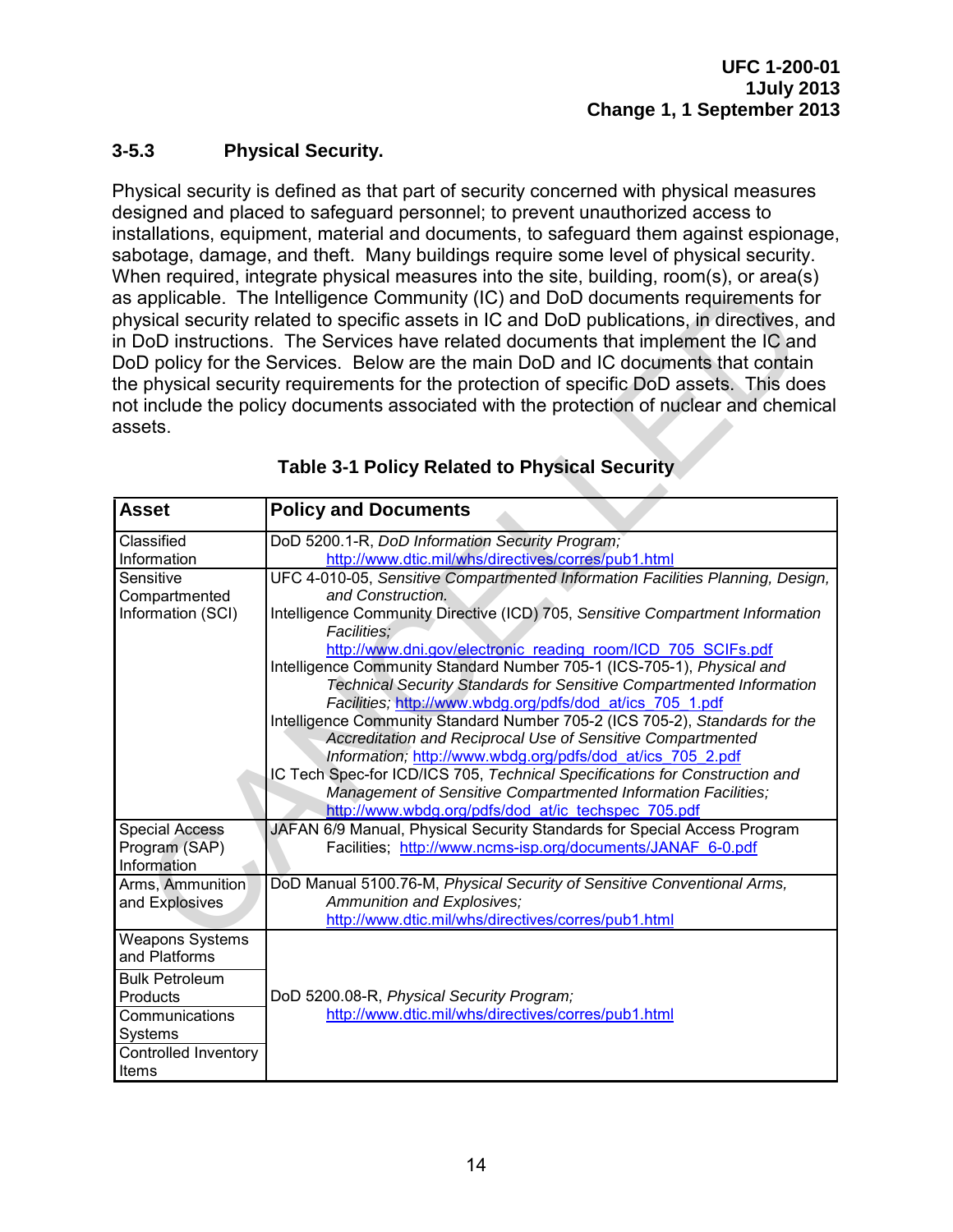#### <span id="page-22-0"></span>**APPENDIX A REFERENCES**

#### **AMERICAN SOCIETY OF CIVIL ENGINEERS**

[http://www.asce.org](http://www.asce.org/)

ASCE/SEI 41-13, Seismic Evaluation and Retrofit of Existing Buildings

#### **INTERNATIONAL CODE COUNCIL**

http://www.iccsafe.org

International Building Code, 2012

International Existing Building Code, 2012

## **NATIONAL FIRE PROTECTION ASSOCIATION**

[http://www.nfpa.org](http://www.nfpa.org/)

NFPA 1, Fire Code, 2012

NFPA 54, National Fuel Gas Code, 2012

NFPA 58, Liquefied Petroleum Code, 2012

## **NATIONAL INSTITUTE OF STANDARDS AND TECHNOLOGY**

ICSSC RP8/NIST GCR 11-917-12, Standards of Seismic Safety for Existing Federally Owned and Leased Buildings, http://www.wbdg.org/ccb/NIST/nist\_gcr11\_917\_12.pdf ERNATIONAL CODE COU[NC](http://www.wbdg.org/ccb/NIST/nist_gcr11_917_12.pdf)IL<br>
Continues and Existing Building Code, 2012<br>
TroNAL FIRE PROTECTION ASSOCIATION<br>
Communicational Existing Building Code, 2012<br>
PA 1, Fire Code, 2012<br>
PA 54, National Fuel Gas Code, 2012<br>
PA 54, Nati

#### **UNITED STATES AIR FORCE**

AFMAN 91-201, Explosives Safety Standards, http://www.e-publishing.af.mil

#### **UNITED STATES ARMY**

DA PAM 385-64, Ammunition and Explosives Standards, http://acc.dau.mil/CommunityBrowser.aspx?id=237824

#### **UNITED STATES DEPARTMENT OF DEFENSE**

- ABA Accessibility Standard for Department of Defense Facilities, [http://www.access](http://www.access-board.gov/ada-aba/aba-standards-dod.cfm)[board.gov/ada-aba/aba-standards-dod.cfm](http://www.access-board.gov/ada-aba/aba-standards-dod.cfm)
- DOD Instruction Number 1125.03, Vending Facility Program for the Blind on DoD-Controlled Federal Property, <http://www.dtic.mil/directives/corres/pdf/112503p.pdf>
- DoD Manual 5100.76-M, Physical Security of Sensitive Conventional Arms, Ammunition and Explosives*,* <http://www.dtic.mil/whs/directives/corres/pub1.html>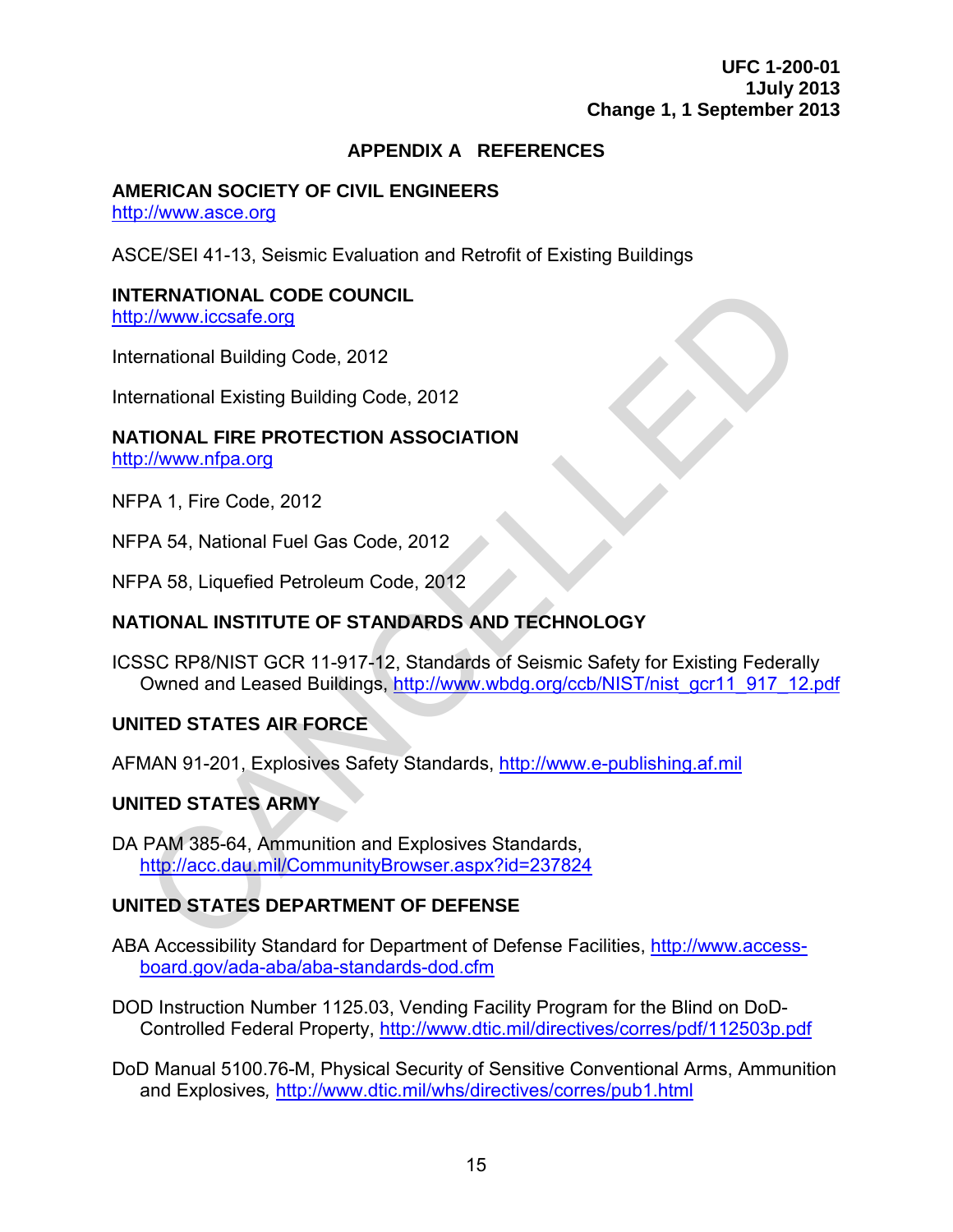- DoD Manual 5200.1, DoD Information Security Program, <http://www.dtic.mil/whs/directives/corres/pub1.html>
- DoD Manual 5200.08R, Physical Security Program, <http://www.dtic.mil/whs/directives/corres/pub1.html>
- DoD Manual 6055.09-M, DoD Ammunition and Explosives Safety Standards, http://www.dtic.mil/whs/directives/corres/html/605509m.html
- Intelligence Community Directive (ICD) 705, Sensitive Compartment Information Facilities (Effective: 26 May 2010), http://www.dni.gov /files/documents/ICD\_705\_SCIFs.pdf
- Intelligence Community Standard Number 705-1 (ICS-705-1), Physical and Technical Security Standards for Sensitive Compartmented Information Facilities, http://www.wbdg.org/pdfs/dod\_at/ics\_705\_1.pdf http://www.dtic.mil/whs/directives/corres/html/605509m.html<br>
elligence [C](http://www.wbdg.org/ccb/FEDMIL/std3007f.pdf)ommunity Directive (ICD) 705, Sensitive Compartment Information<br>
Facilitities ([E](http://www.wbdg.org/pdfs/dod_at/ic_techspec_705.pdf)ffective: 26 May 2010), http://www.dnl.gov<br>
difference Community Stand
- Intelligence Community Standard Number 705-2 (ICS 705-2), Standards for the Accreditation and Reciprocal Use of Sensitive Compartmented Information, http://www.wbdg.org/pdfs/dod\_at/ics\_705\_2.pdf
- IC Tech Spec-for ICD/ICS 705, Technical Specifications for Construction and Management of Sensitive Compartmented Information Facilities (Effective: 5 May 2011), http://www.wbdg.org/pdfs/dod\_at/ic\_techspec\_705.pdf
- JAFAN 6/9 Manual, Physical Security Standards for Special Access Program Facilities http://www.ncms-isp.org/documents/JANAF\_6-0.pdf
- Joint Publication JP 3.0.Joint Operations, http://www.dtic.mil/doctrine/new\_pubs/jp3\_0.pdf
- MIL-STD-3007F, Standard Practice for Unified Facilities Criteria and Unified Facilities Guide Specifications, 13 December 2006, http://www.wbdg.org/ccb/FEDMIL/std3007f.pdf

**UNITED STATES DEPARTMENT OF DEFENSE, FACILITIES CRITERIA (FC) / UNIFIED FACILITIES CRITERIA (UFC)** <http://dod.wbdg.org/>

- UFC 1-200-02, High Performance and Sustainable Building Requirements
- UFC 1-201-01, Non-Permanent DoD Facilities in Support of Military Operations
- UFC 1-201-02, Assessment of Existing Facilities for Use in Military Operations. This document is in production as of June 2013 with target completion September 2013.
- UFC 1-202-01, Host Nation Facilities in Support of Military Operations. This document is in production as of June 2013 with target completion September 2013.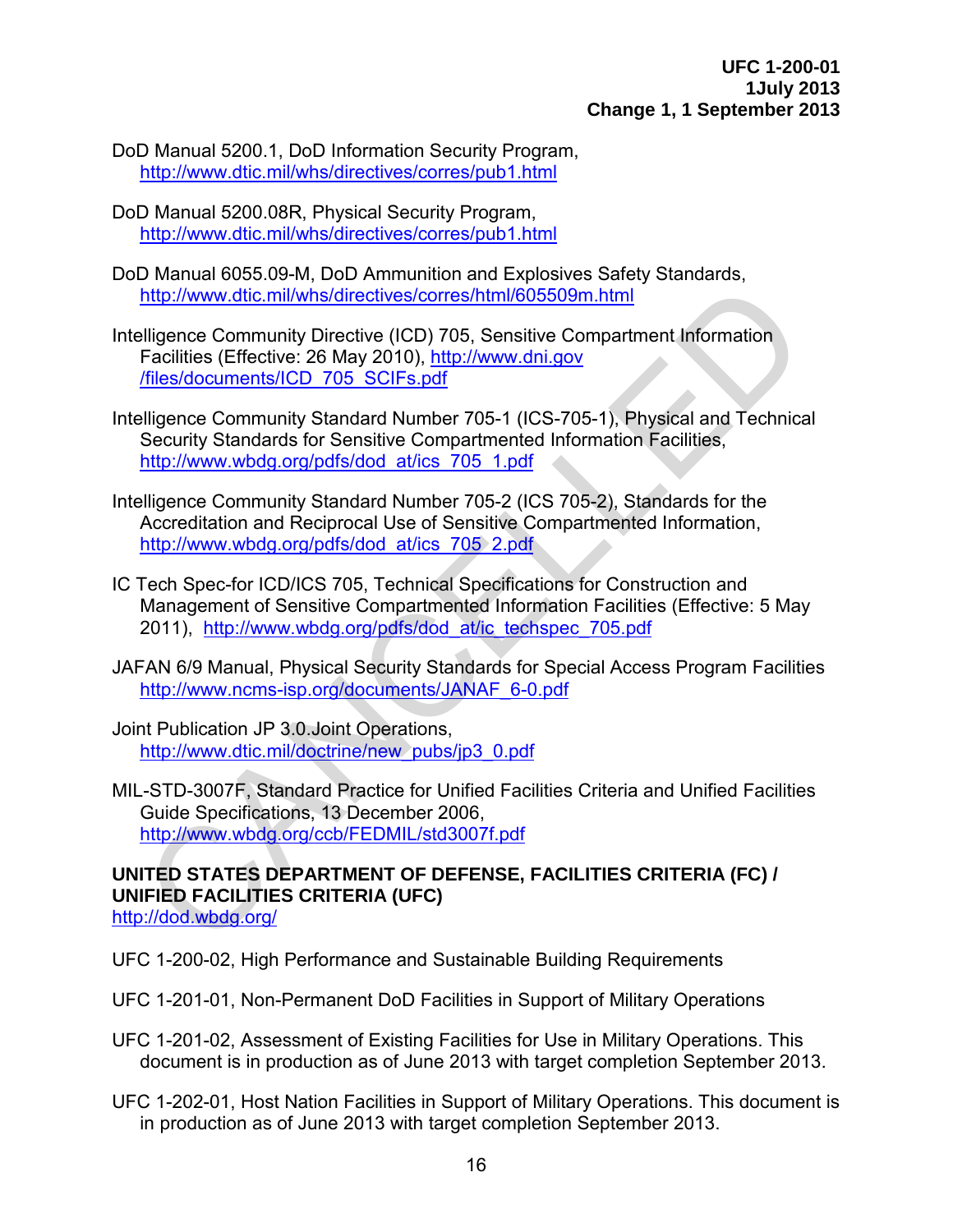- UFC 3-101-01, Architecture
- UFC 3-110-03, Roofing
- UFC 3-120-10, Interior Design
- UFC 3-201-01, Civil Engineering
- UFC 3-201-02, Landscape Architecture
- UFC 3-210-10, Low Impact Development
- UFC 3-220-01, Geotechnical Engineering
- UFC 3-230-01, Water Storage, Distribution, and Transmission
- UFC 3-230-03, Water Treatment
- UFC 3-240-01, Wastewater Collection
- UFC 3-301-01, Structural Engineering
- UFC 3-310-04, Seismic Design for Buildings
- UFC 3-400-02, Design: Engineering Weather Data
- UFC 3-401-01, Mechanical Engineering
- UFC 3-410-01, Heating, Ventilating, and Air Conditioning Systems. C 3-201-02, Landscape Architecture<br>
C 3-201-02, Landscape Architecture<br>
C 3-220-01, Geotechnical Engineering<br>
C 3-230-01, Water Storage, Distribution, and Transmission<br>
C 3-230-03, Water Treatment<br>
C 3-240-01, Wastewater C
- UFC 3-420-01, Plumbing Systems
- UFC 3-501-01, Electrical Engineering
- UFC 3-520-01, Interior Electrical Systems
- UFC 3-530-01, Design: Interior and Exterior Lighting and Controls
- UFC 3-550-01, Exterior Electrical Power Distribution
- UFC 3-560-01, Electrical Safety, O&M
- UFC 3-575-01, Lightning and Static Electricity Protection Systems
- UFC 3-580-01, Telecommunications Building Cabling Systems Planning and Design
- UFC 3-600-01, Fire Protection Engineering for Facilities
- UFC 4-010-01, DoD Minimum Antiterrorism Standards for Buildings